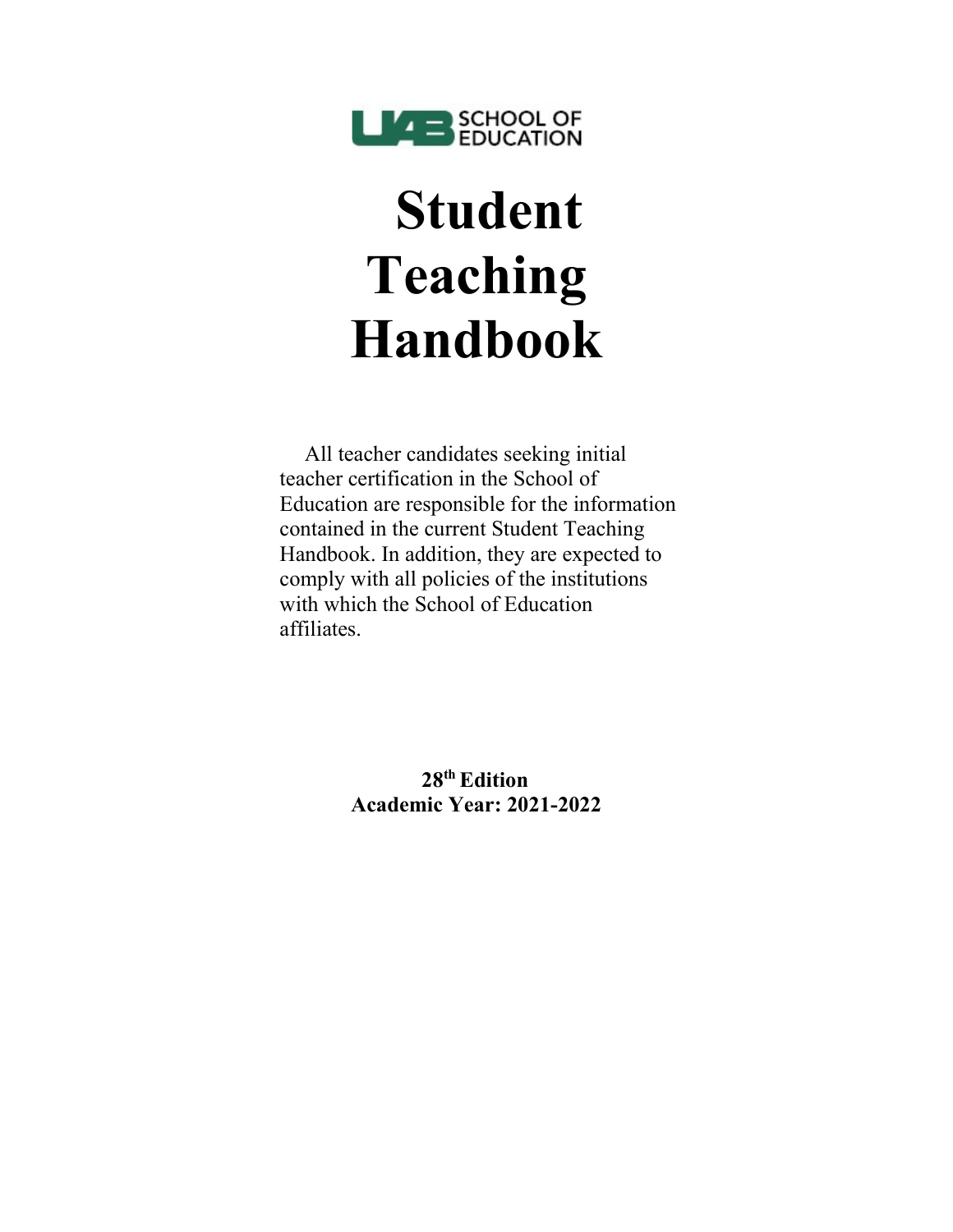

# **UAB School of Education Mission Statement**

*We are committed to developing and sharing knowledge to support education, health, and wellness professionals who serve diverse worlds in urban and rural contexts.*

# **UAB School of Education Vision Statement**

*We are committed to enhancing our reputation by addressing global and local challenges in education, health, and wellness.*

# **The UAB School of Education Value Statements**

*We value: Integrity, Respect, Diversity and Inclusiveness, Collaboration, Excellence and Achievement, Stewardship, and Accountability.*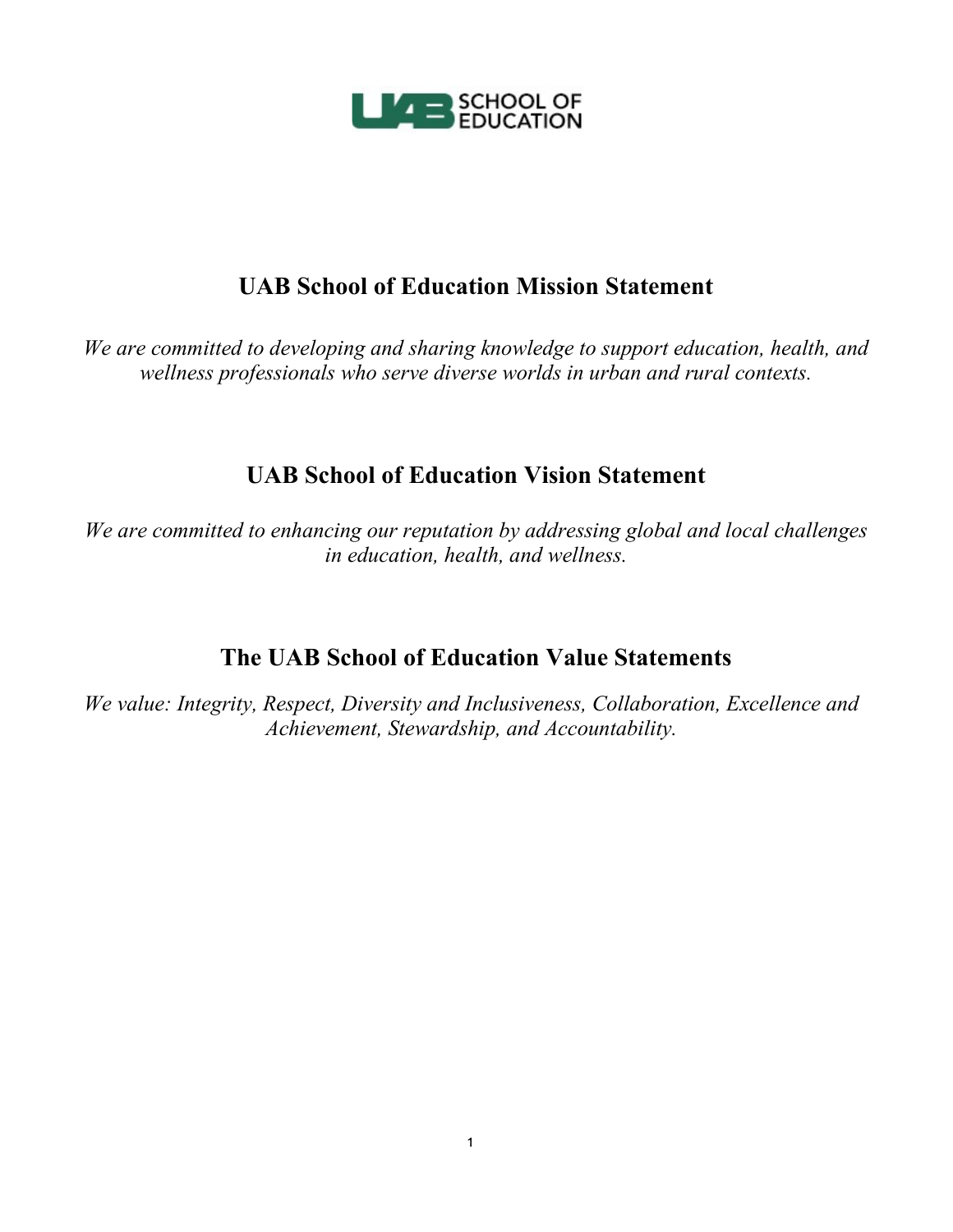- Disclaimer
- Equal Opportunity and Non-Discrimination Statement
- Introduction

# **THE STUDENT TEACHER**

- What is student teaching?
- What is required for the student teaching application?
- What are the eligibility requirements to qualify for student teaching?
- Is registration required for student teaching?
- What is the required length of time for student teaching?
- What is the policy for student teacher placement?
- What factors are used to determine placement sites?
- What is a long-distance placement?
- What is the policy regarding employment while completing the internship?
- When is a placement change request considered?
- What is the withdrawal and postponement policy?
- What is the internship removal, pausing, or repeating policy?
- What are the required meetings during the internship?
- What are the responsibilities of the student teacher?
	- Orientation, Academy, and Seminars
	- Attendance
	- Professional Conduct, Dress, and Grooming
	- Lesson Plans and Conferences
	- Rules, Regulations, and Ethical Behavior
- What should the student teacher do during the first days of school?
- How much full-time teaching will the student teacher complete?
- What are the student teaching limitations?
- What is the policy concerning weapons at a school site?
- What can the student teacher do in case of a problem?
- Who will grade the student teacher and what methods of evaluation are used to assessthe student teacher's progress?
- What is the grading rubric for the internship?
- What is the grade appeal process?
- When is the final student teaching paperwork due?

# **THE COOPERATING TEACHER**

- How are cooperating teachers selected?
- What are the responsibilities of the cooperating teacher?
- How is the cooperating teacher involved in assessing the student teacher?
- What process does the cooperating teacher use if a problem occurs?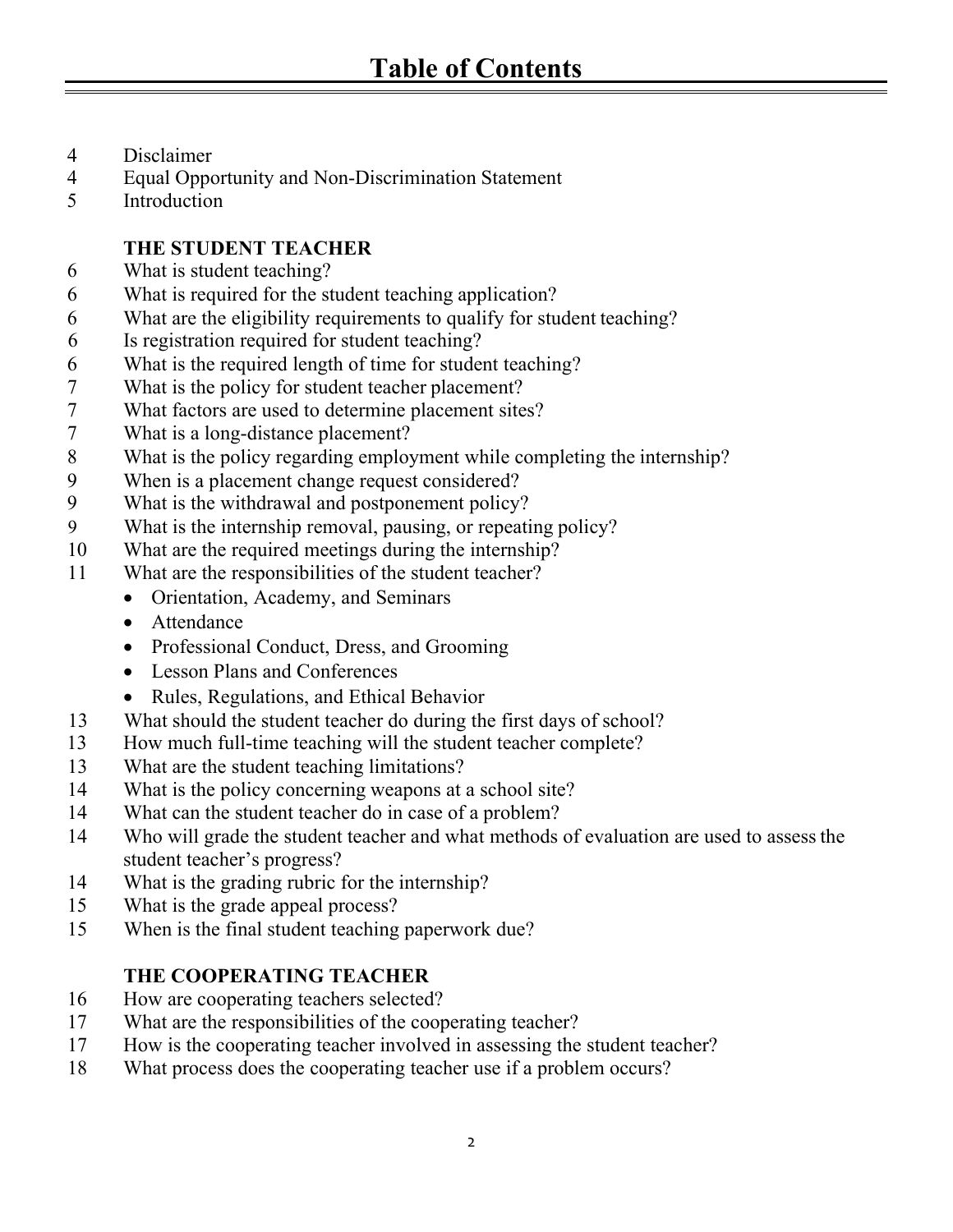## **THE PRINCIPAL**

- 19 What is the role of the principal in selecting cooperating teachers?<br>19 Who is the principal's contact person at UAB?
- Who is the principal's contact person at UAB?
- 19 How can the principal help the student teacher?

## **THE UAB SUPERVISOR**

- 20 What are the responsibilities of the UAB Supervisor?<br>21 How does the UAB Supervisor submit grades?
- How does the UAB Supervisor submit grades?
- 21 How are UAB Supervisors reimbursed for travel expenses?

Note: Most forms can be found on the Student Teaching Website under "Resources" in the "Forms and Handouts" section [\(https://www.uab.edu/education/studentteaching/resources/forms-and](https://www.uab.edu/education/studentteaching/resources/forms-and-handouts)[handouts\)](https://www.uab.edu/education/studentteaching/resources/forms-and-handouts) and/or the applicable Canvas course shell.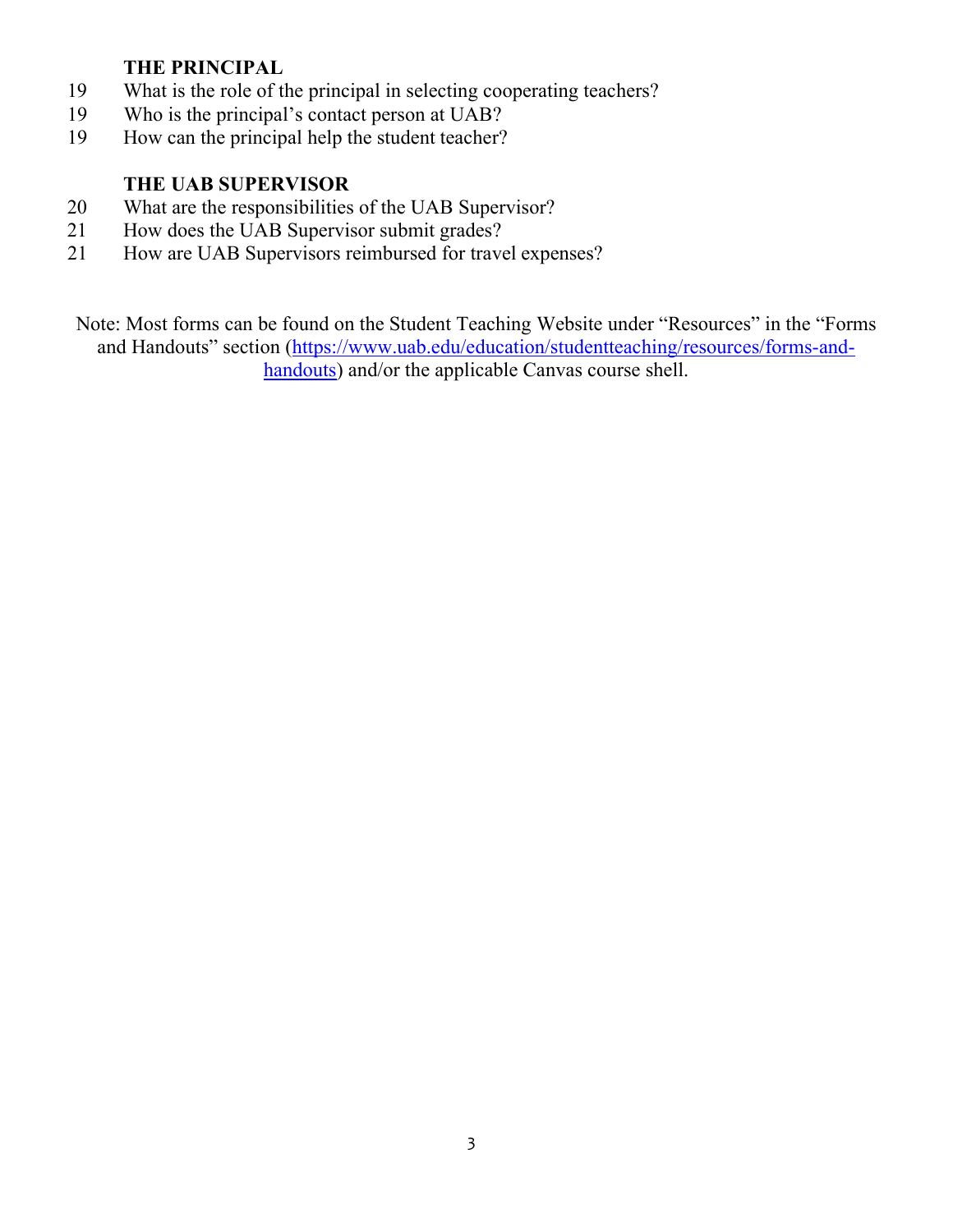This handbook contains general guidelines for student teaching at UAB. Each student is responsible for familiarizing him/herself with the contents of the handbook. UAB reserves the right to address issues not covered in this handbook that arise during a given semester on an individual basis.

Procedures stated in this handbook require continuing evaluation, review, and approval by appropriate University and School of Education (SOE) officials. All statements contained herein reflect guidelines and policies in existence at the time this handbook went to press; the University and the SOE reserve the right to change these guidelines and policies at any time and without prior notice. These policies and procedures do not constitute a contract, rather establish priorities and precedent.

Board Rule 108: Although the policies contained herein are intended to reflect current rules and policies of the University, users are cautioned that changes or additions may have become effective since the publication of this material. In the event of a conflict, current statements of Board policy contained in the Bylaws, Rules, official minutes, and other pronouncements of the Board or Chancellor, or superseding law, shall prevail.

# **Equal Opportunity and Non-Discrimination Statement**

UAB is committed to providing an environment that is free of bias, discrimination, and harassment. If you have been the victim of sexual discrimination, sexual harassment, sexual misconduct, or sexual assault, inducing, sexual exploitation, relationship violence, stalking, and retaliation we encourage you to file a report. UAB provides several avenues for reporting. For more information about Title IX, policy, reporting, protections, resources and supports, please visit: [http://www.uab.edu/titleix.](http://www.uab.edu/titleix)

UAB also prohibits, and will not tolerate, discrimination in admission, educational programs, and other student matters on the basis of race, color, religion, sex, sexual orientation, gender identity, gender expression, age, national origin, disability unrelated to program performance, veteran status, or genetic or family medical history. Complaints by any applicant or student who has reason to think he or she has been affected by discrimination will be considered through appropriate established procedures. For more information, please see the Equal Opportunity and Discriminatory Harassment policy which is available at the following link: [http://www.uab.edu/policies/content/Pages/UAB-BT-POL-0000052.aspx.](http://www.uab.edu/policies/content/Pages/UAB-BT-POL-0000052.aspx)

UAB is committed to providing an accessible learning experience for all students. If you are a student with a disability that qualifies under Americans with Disabilities Act (ADA) and Section 504 of the Rehabilitation Act, and you require reasonable accommodations, please contact Disability Support Services for information on accommodations, registration and procedures. Requests for reasonable accommodations involve an interactive process and consist of a collaborative effort among the students, DSS, faculty, and staff. If youare registered with Disability Support Services, please contact the Director of the Office of Clinical Experiences to discuss reasonable accommodations that may be necessary in this program. If you have a disability but have not contacted Disability Support Services, please call 205-934-4205 or visit [http://www.uab..edu/dss.](http://www.uab.edu/dss)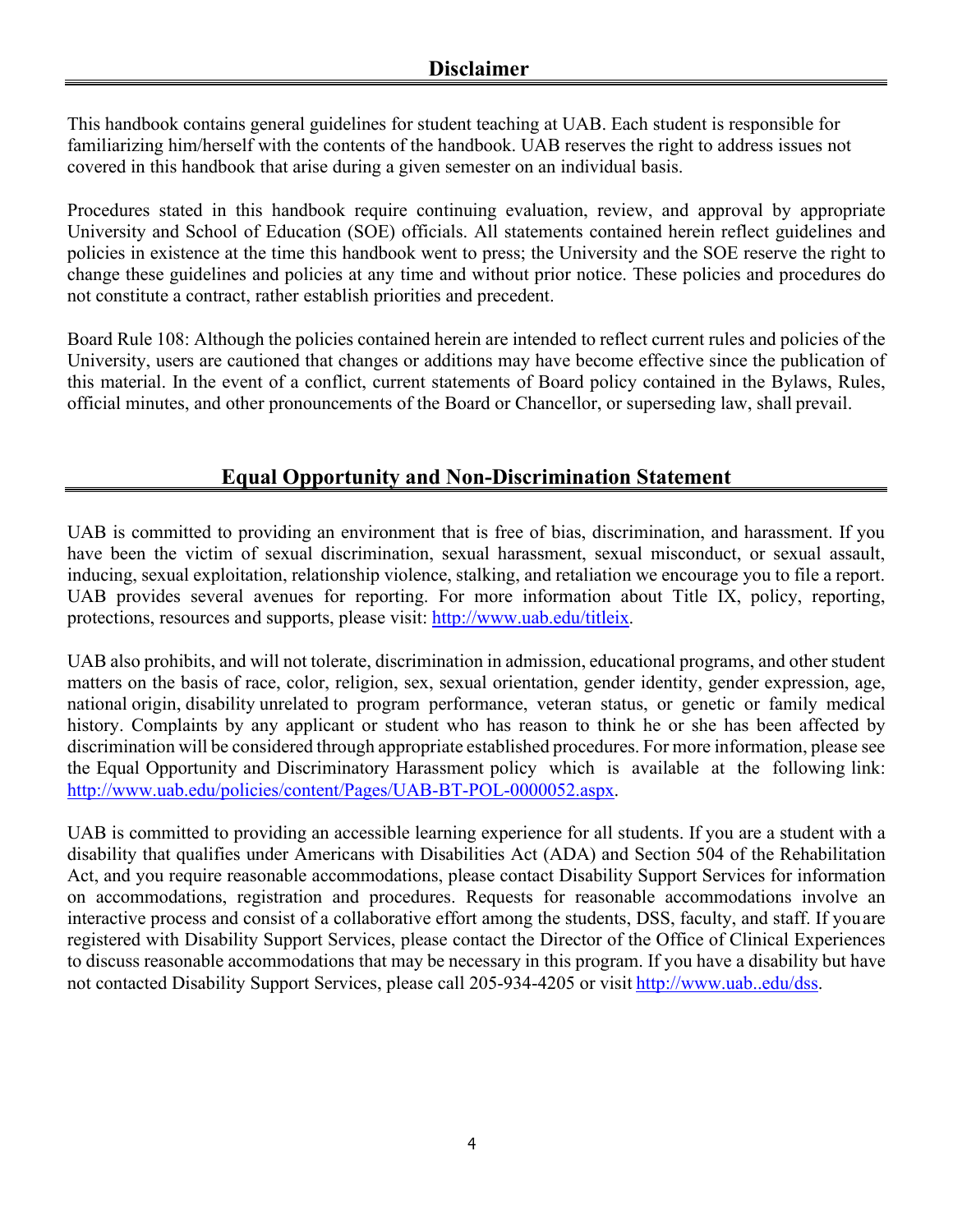The Student Teaching Handbook is a general resource for all initial teacher certification teacher candidates/participants involved in the student teaching internship experience. This handbook contains basic information, responsibilities, and expectations relevant to the overall student teaching internship. This handbook should not replace the personal contact and continuing dialogue which are essential to a successful program. Please continue to ask questions, offer suggestions, and confer with the UAB School of Education (SOE) on any matter concerning the student teaching program.

The UAB School of Education seeks to prepare and support skillful, reflective professionals who serve diverse communities. This is accomplished through implementation of learner-centered programs that are developmental, inquiry-focused, and standards-based. This framework is brought to fruition in the most tangible manner via the student teaching internship.

Please note that the following terms are used interchangeably throughout this handbook: student teacher, intern, student teaching candidate, teacher/teaching candidate.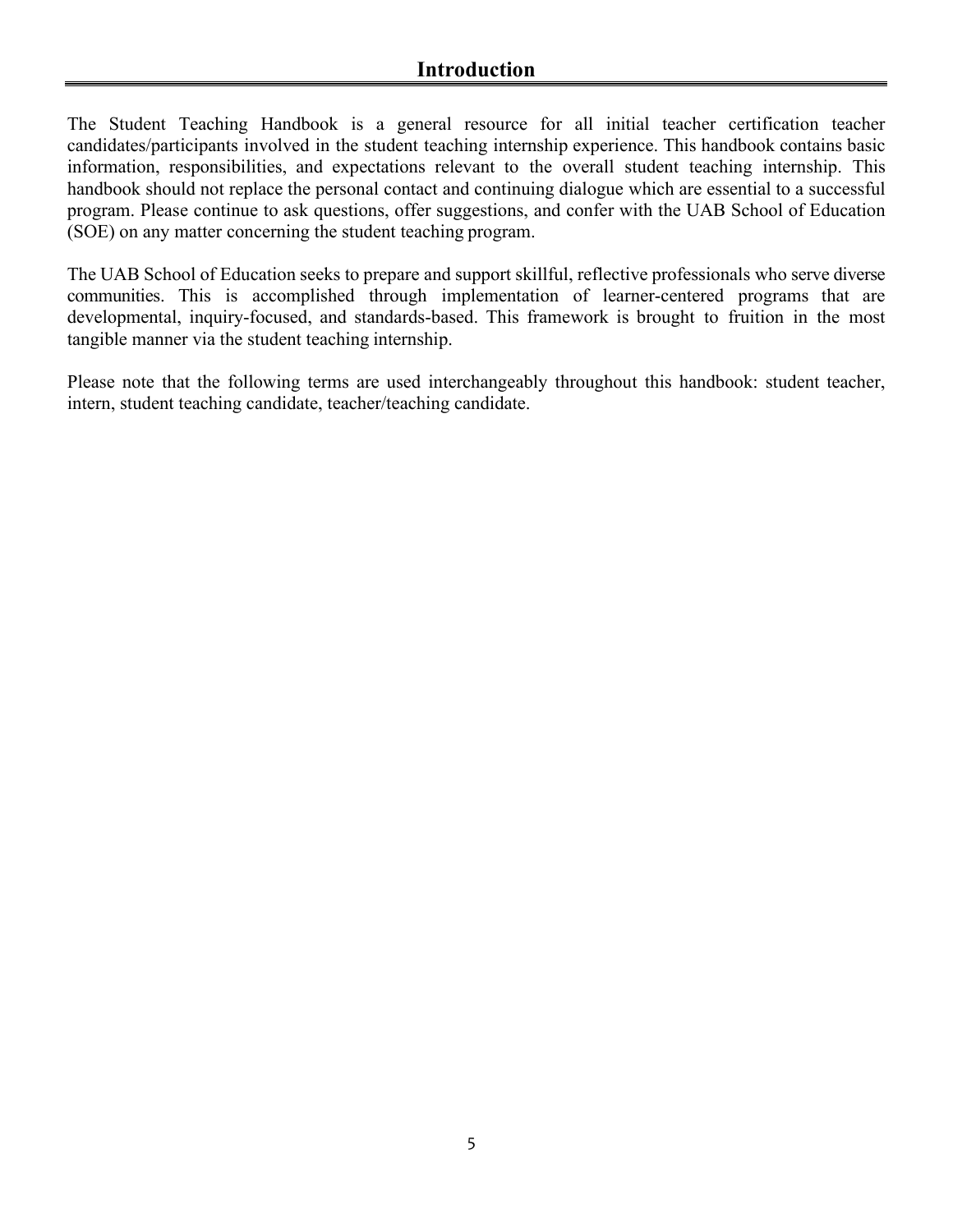## **What is student teaching?**

Student teaching is a period of guided teaching during which the teacher candidate takes increasing responsibility for a given group of learners over a period of consecutive weeks. The student teaching experience is designed to meet Alabama State Department of Education (ALSDE) guidelines. A review of these guidelines indicates that the student teaching experience must be designed to provide the student teacher with intensive and extensive experiences – it "shall equal at least a full semester, full-time in the teaching field for which certification is sought and may include more than one classroom or grade level, with experiences of the intern progressing to the full-time responsibilities of the teacher" (Rules of the Alabama State Board of Education, 2018). Experiences of the intern will progress to full-time teaching for at least 20 days, including 5-10 consecutive solo/lead-teaching days.

## **What is required for the student teaching application?**

Student teaching applications are due on the last day in January – one semester prior to the fall internship and two semesters prior to the spring internship. Applications [\(http://www.uab.edu/education/studentteaching/\)](http://www.uab.edu/education/studentteaching/) must be signed and electronically submitted to the Office of Clinical Experiences [\(vevega@uab.edu\)](mailto:vevega@uab.edu).

## **What are the eligibility requirements to qualify for student teaching?**

After a teacher candidate has applied for student teaching, the Office of Student Services conducts an eligibility check. Teacher candidates are given a deadline by which all requirements must be met.

In general, in order to be eligible to student teach, every intern must meet the following criteria:

- Formal admission to Teacher Education Program or Alternative Master's Program
- Minimum GPA as specified by the academic advisor or Program Director
- Completion of all applicable coursework prior to student teaching
- Completion of all applicable courses with a "C" or better
- Passing score on the Praxis Core Academic Skills for Educators Tests [\(http://www.uab.edu/education/studentservices/teacher-certification-testing\)](http://www.uab.edu/education/studentservices/teacher-certification-testing)
- Passing score on all required Praxis subject assessments, including Praxis Reading for ECE/ELE interns
- Criminal history background check status shown as continuously "cleared" on the ALSDE tcert database

## **Is registration required for student teaching?**

All student teachers are required to register for the number of course credit hours specified by their program. Student teachers should refer to their program checklist and/or contact the Office of Student Services for specific program requirements and information about their checklist [\(http://www.uab.edu/education/studentservices/general-information/checklists\)](http://www.uab.edu/education/studentservices/general-information/checklists).

## **What is the required length of time for student teaching?**

The internship "shall equal at least a full semester, full-time in the teaching field for which certification is sought and may include more than one classroom or grade level, with experiences of the intern progressingto the full responsibilities of the teacher" (Rules of the Alabama State Board of Education, 2018). Experiences of the intern will progress to full-time teaching for at least 20 days, including 5-10 consecutive solo/leadteaching days. Full days of instruction will be determined by the UAB Supervisor/Liaison and Cooperating Teacher.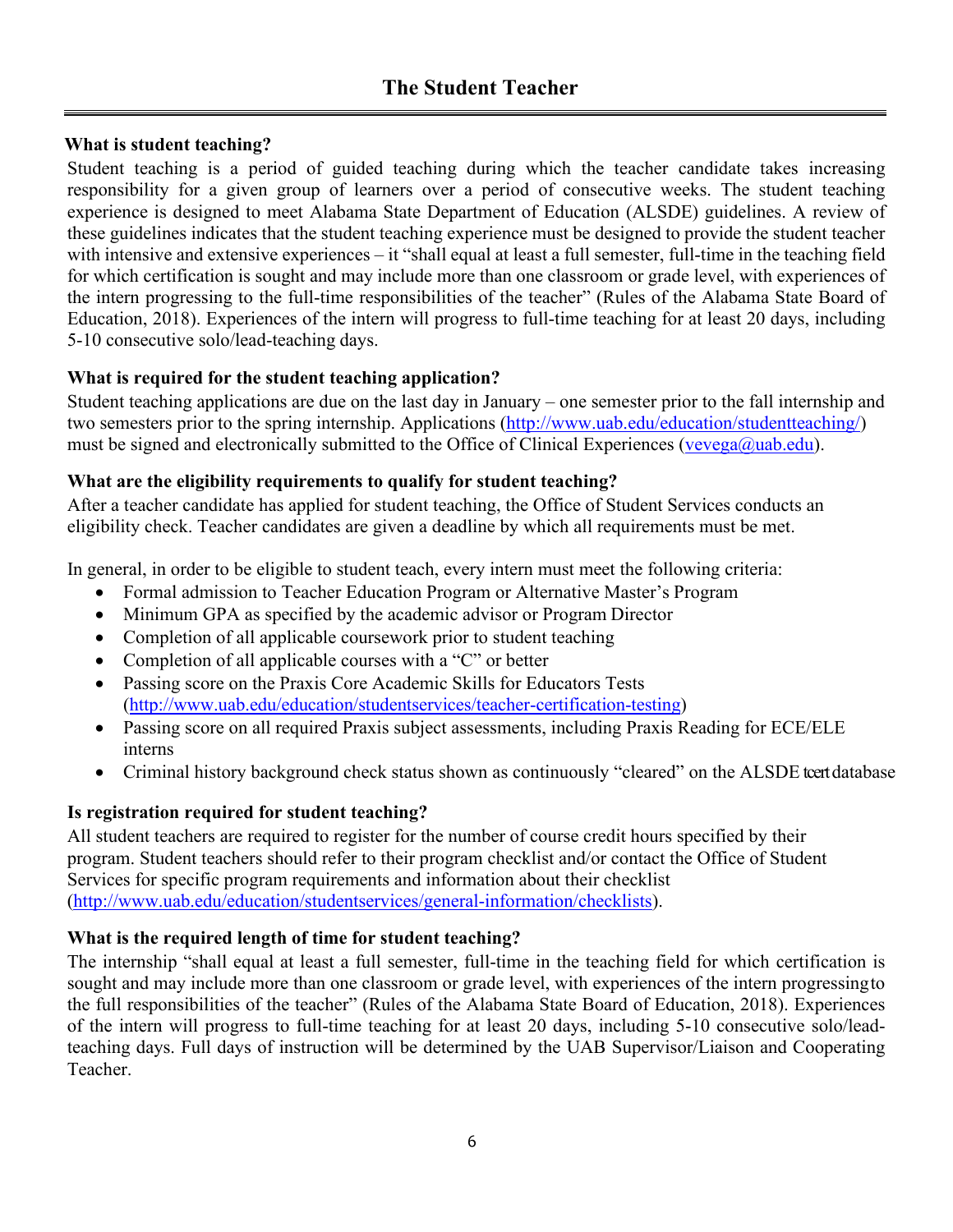The student teaching experience must be five full days per week for fifteen weeks. Any days or time missed must be made up at the end of the semester during the internship make-up week. The teacher candidate is only permitted to miss and make-up a maximum and equivalent of five days (i.e., for emergencies or unavoidable circumstances).

## **What is the policy for student teacher placement?**

The Office of Clinical Experiences is responsible for organizing all student teaching placements. Placements are restricted to a 50-mile radius (per way) from UAB to the placement site.

A student teacher is not allowed to student teach at a placement site that he/she has a relative employed or a child/children attending. Secondary student teachers will not be placed at the high school from which they graduated for a minimum of five-ten years after they have graduated. Student teachers are not permitted to arrange their placement.

## **What factors are used to determine placement sites?**

Several factors are involved in the selection of a placement site for a student teacher – these factors include, but are not limited to:

• *Previous School-Based Experience*

To meet Alabama State Department of Education standards, the grade level placement for the internship should be based on prior grade level field experiences.

• *Approved Schools*

All placement schools are within the state of Alabama, within 50 miles of the UAB campus, and accredited by the Southern Association of Colleges and Schools (SACS) or National Association for the Education of Young Children (NAEYC). Individual schools are not used every semester.

## • *Approved Cooperating Teachers*

The Alabama State Department of Education defines an approved cooperating teacher as one who:

- o Is an accomplished school professional
- o Holds a certificate and a master's degree (or National Board for Professional Teaching Standards certification) appropriate to their teaching assignment, or has been designated as a master teacher certified in the student teacher's area of specialization
- o Has at least three complete years of educational experience in their field of specialization
- o Is currently teaching classes in the student teacher's area(s) of specialization
- *Approved Classrooms*

Per the Alabama State Department of Education, all student teachers are required to complete their internship in classrooms that are strictly within their field of certification.

• *Multiple Certification*

For student teachers who are seeking certification in two or more distinct teaching fields, an additional internship shall be required.

• *P-12 and K-12 Programs*

The internship for P-12 and K-12 programs shall be divided between early childhood/elementary and middle/secondary grades.

• *ECE/ELE and ECE Special Education Programs*

The internship for ECE/ELE and ECE Special Education programs should include a placement with at least two of the following age groups: birth-age 3, age 3-5, age 5-8.

## **What is a long-distance placement?**

The UAB School of Education will only consider long-distance student teaching placements outside of the 50 mile placement radius (and within the state of Alabama) on an individual basis and under the following conditions: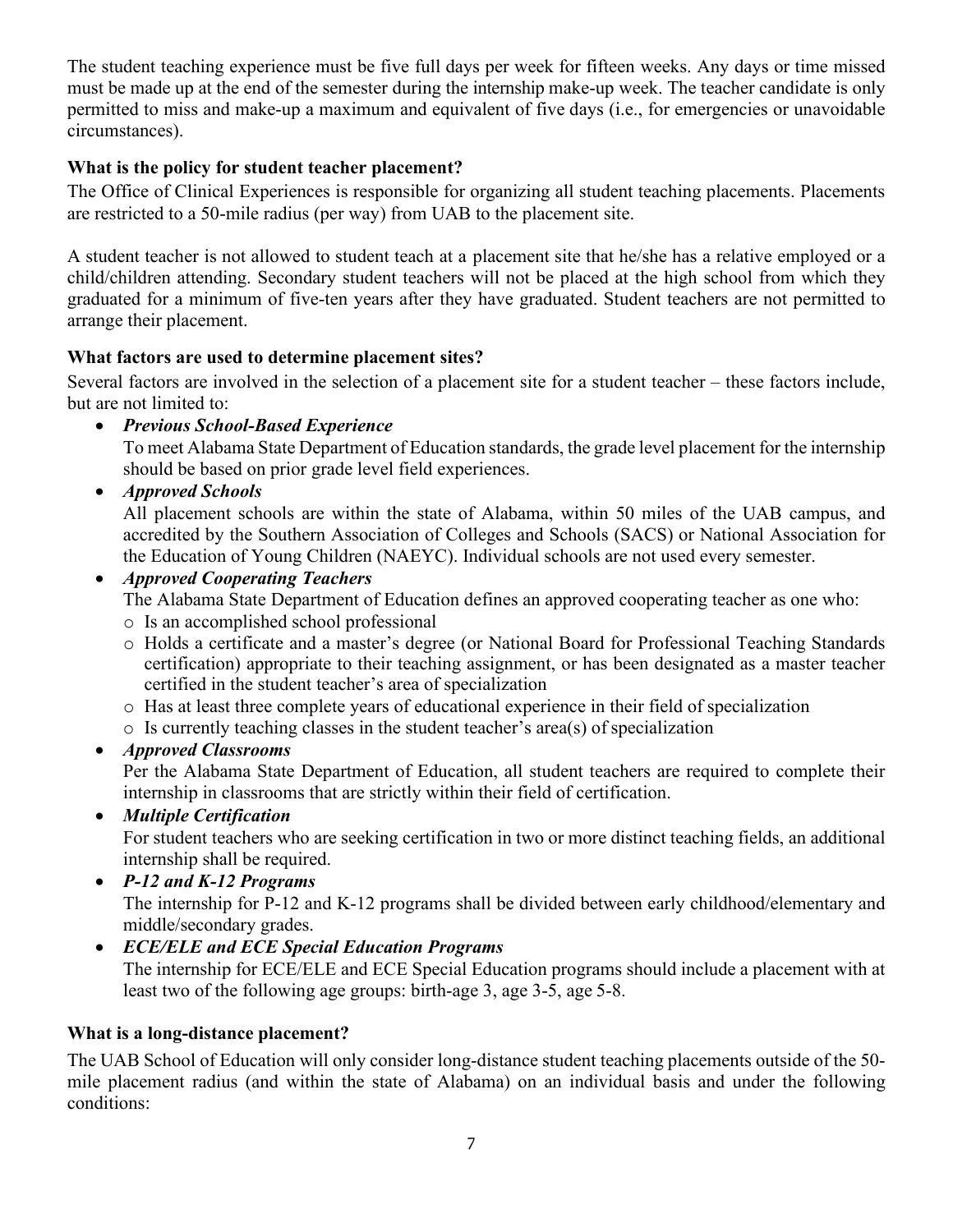- The student teacher is an Alternative Master's Program intern that has been hired to teach as a full-time teacher within his/her area of certification;
- All student teaching eligibility criteria have been met by the applicable deadlines;
- Department approval is attained from the Department Chair two-four weeks prior to the internship start date for the semester in which the student teacher plans to complete the internship;
- The Office of Clinical Experiences verifies the placement request/approval and determines the fee amount
	- Approval is based on teacher candidate's professional and academic dispositions, and UAB Supervisor availability during the desired internship semester
	- Fee amount is attached to a specific course section of the internship course corresponding to the intern's academic program and is based on expenditures corresponding to the distance exceeding the 50 miles (per way) placement radius within the state of Alabama
		- o The student teacher will be instructed to register for the specific course section after the Office of Clinical Experiences determines the fee amount
		- o Fees are subject to change based on federal mileage and per diem rates
- All Student Teaching Seminar course requirements must be met by the completion of the internship, including regular course attendance

## **What is the policy regarding employment while completing the internship?**

- Only Alternative Master's Program (AMP) interns can be hired as full-time teachers during their internship if they are teaching within their field of certification at a SACS or NAEYC accredited school.
	- o Per the Alabama State Department of Education, A candidate who has met all State requirements for unconditional admission to an Alternative Class A program and is employed in an Alabama school may complete the internship in the candidate's classroom if both of the following requirements are met:
		- 1. The candidate holds a valid Interim Employment Certificate (IEC) endorsed for the teaching field appropriate to the candidate's teaching assignment, AND
		- 2. On-the job internship placements are permitted by UAB's School of Education written policy, as stated above.
- AMP student teachers can only accept employment *during* student teaching under the following conditions if they result in the in an Interim Employment Certificate from the ALSDE and:
	- o The student teacher is hired to take over his/her cooperating teacher's current teaching schedule, and the student teacher seeks approval from the Director of the Office of Clinical Experiences; OR
	- o The student teacher is hired to take over a teaching position at the existing internship placement site, the position is a full-time teaching position within the student teacher's field of certification, and approval has been granted by the Director of the Office of Clinical Experiences.
- Undergraduate interns must complete "traditional," non-hired internships with a cooperating teacher and UAB Supervisor/Liaison.
- Approaching an administrator at the student teacher's placement school regarding employment can be done during or after the last week of the internship.
- Student Teachers are highly discouraged to work outside of completing the internship (i.e., due to the time associated with the successful completion of the internship). If evening part-time employment is unavoidable, extra care should be taken to ensure that all internship requirements are met in a professional manner.
- Student teachers are required to maintain the working hours of their cooperating teachers, should plan to be available at their internship placement site starting at least 30 minutes prior to the school start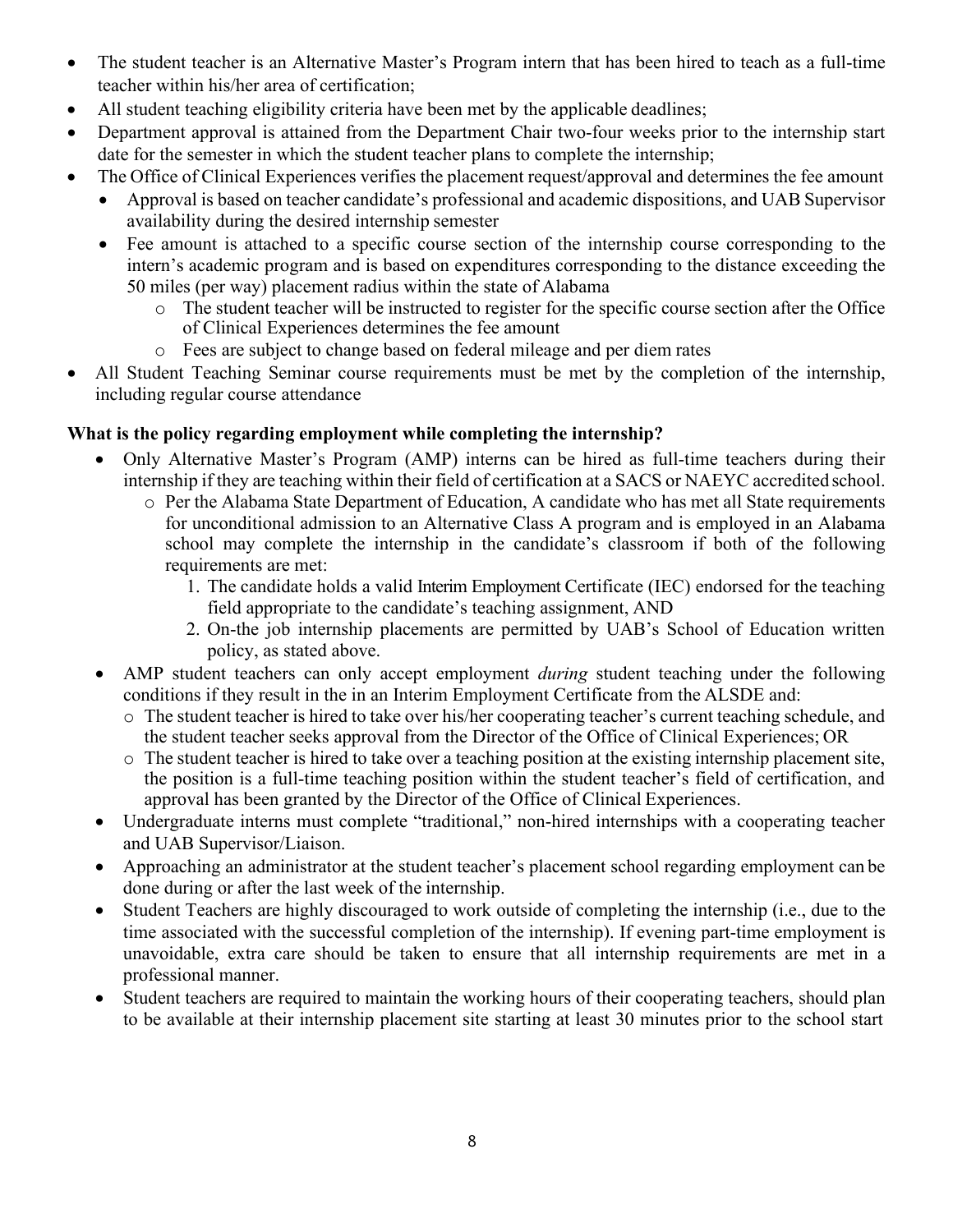time and until at least 4pm on a daily basis and should recognize that there may be occasions that will require extra hours for before-school and after-school meetings and/or school functions.

## **When is a placement change request considered?**

Student teachers with extenuating circumstances that may require a placement change must contact the Office of Clinical Experiences when the student teaching application is submitted or as soon as possible. The Office of Clinical Experiences must be notified *before* placements are secured for the semester – concerns received after placements have been secured may not be able to be resolved prior to the internship.

Once the internship has begun, a placement will only be modified under extreme and extenuating circumstances, and on a case-by-case basis (i.e., based on documentation by the UAB Supervisor/Liaison, cooperating teacher, and/or Director of the Office of Clinical Experiences).

## **What is the withdrawal and postponement policy?**

If the student teacher finds it necessary to postpone or withdraw from student teaching, the withdrawal policy outlined in the UAB Catalog and academic calendar must be followed. The cooperating teacher, UAB Supervisor/Liaison, and Director of the Office of Clinical Experiences must be notified immediately.

If at any time during the internship a student teacher decides to no longer pursue their current initial teacher certification program, he/she must immediately notify the UAB Supervisor/Liaison and Director of the Office of Clinical Experiences. Note: If the student teacher has missed UAB's deadline to withdraw, he/she will need to follow UAB's policy to submit an academic appeal to withdraw from the internship course(s).

#### **What is the internship removal, pausing, or repeating policy?**

All student teachers represent the School of Education and are expected to comply with the rules,regulations, and expectations of the K-12 host institution and the School of Education. The student teacher may be removed from the internship site at any time upon the request of the host institution in which the student teacher is placed. The School of Education maintains the right to remove any student teacher not following UAB policies and procedures. If a student teacher is removed from an internship setting under such circumstances or a student teacher choses to stop his/her internship, a subsequent placement is not automatic.

Decisions about subsequent placements for student teachers who have been removed from student teaching, chose to stop their student teaching, or express interest in repeating their internship will be made by aStudent Teaching Review Committee composed of: the appropriate Program Chair, Program Coordinator/Director, Director of the Office of Clinical Experiences, UAB Supervisor/Liaison, and faculty advisor (when possible). In addition, the student teacher will only be permitted to repeat the internship one time, if the review committee or a prior appeals decision warrants that a second opportunity is possible, and all re-enrollment criteria have been met. If a student teacher is given a subsequent placement, the final internship grade will be no higher than a "B", unless otherwise warranted due to medical or unavoidable emergency situations. Additionally:

- A record of unsatisfactory dispositions must be completed in the event a student teacher is not fulfilling his/her responsibilities.
- Any unsatisfactory dispositions for serious or major infractions, or receipt of a third unsatisfactory disposition that could result in the student's remediation, suspension or dismissal from the program will be reviewed during a Student Teaching Review Committee meeting (refer to the Assessment of Unsatisfactory Dispositions form in the applicable internship course Canvas shell). Such records are grounds for removal from the internship, dismissal from the program, or a lowered final student teaching grade.
- The candidate may be accompanied by an advisor (e.g., parent or spouse) at the Student Teaching Review Committee, however, the advisor cannot actively participate or directly address the Committee.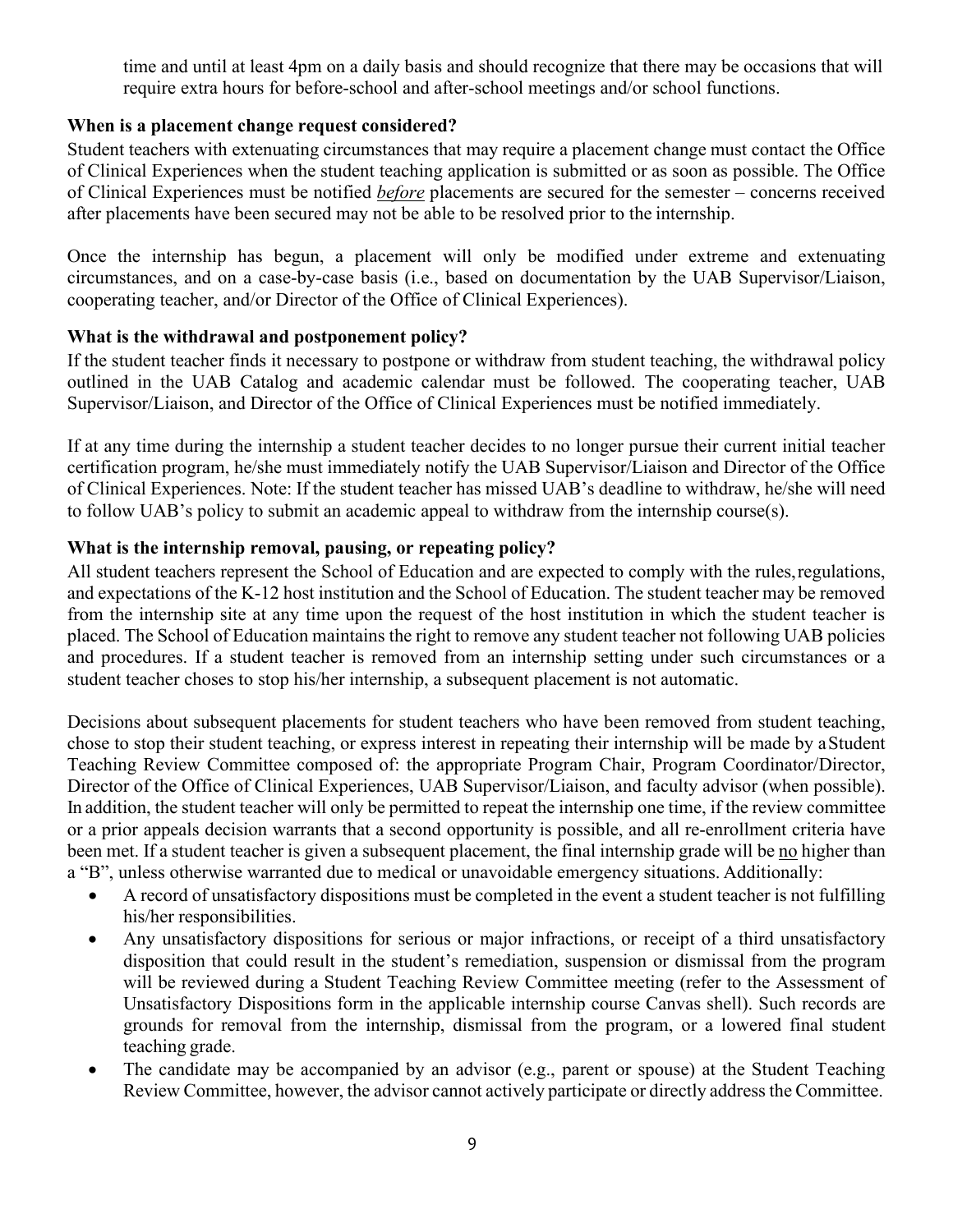Should the advisor participate or address the Committee, they could be asked to leave the Committee meeting.

- Student Teaching Review Committee meetings will result in formal communication that the teacher candidate must sign.
- Should the teacher candidate decide to appeal any decisions made by the Student Teaching Review Committee, he/she must provide a written appeal to the School of Education's Associate Dean within ten business days of receiving the review committee's decision.
- Should the teacher candidate want to appeal the School of Education's Associate Dean's decision, he/she must provide a written appeal to the Dean of the School of Education within ten business days of receiving the Associate Dean's decision.

Once a student teacher is pulled from a placement site (including being asked to leave by the K-12 school site), all contact between the student teacher and school (including the cooperating teacher) must cease immediately. Any and all materials belonging to the placement school or cooperating teacher must be immediately returned or replaced by the student teacher via the Director of the Office of Clinical Experiences or Program Coordinator/Director. Further or inappropriate contact by the student teacher and/or failure to return materials may result in a record of unsatisfactory professional dispositions, a lowered final grade (if the review committee approves the intern to repeat the internship), and/or removal from the student teacher's program at the School of Education.

## **What are the required meetings during the internship?**

## *Student Teaching Orientation*

- The Orientation is counted as the first day of the student teaching internship.
- Missing the opening orientation may result in a record of unsatisfactory professional dispositions and/or a lowered final student teaching grade.
- Essential expectations, policies, and guidelines are provided

#### *edTPA Academy*

- The edTPA Academy is designed to formally introduce the requirements for edTPA.
- All interns who are student teaching are required to attend the academy.

## *Student Teaching/edTPA Seminars*

- *All* School of Education programs require students to attend several internship seminars throughout the student teaching experience to support submission of edTPA tasks and provide additional information about the internship and employment.
- Refer to the appropriate program checklist to verify seminar course registration information.
	- o If no internship seminar class is included in the program checklist, attendance is still mandatory; if needed, verify with the applicable faculty advisor or the Director of the Office of Clinical Experiences – failure to attend the seminars will result in a lowered final student teaching grade.

## *UAB Education Career Fair*

- The Fair occurs every spring semester at UAB date, time, and location are provided by the Director of the Office of Clinical Experiences, at the spring Student Teaching Orientation and UAB's Career Center website [\(https://www.uab.edu/students/careercenter/\)](https://www.uab.edu/students/careercenter/).
- Several school districts conduct mini interviews on site.
- Professional attire and a completed resume are required.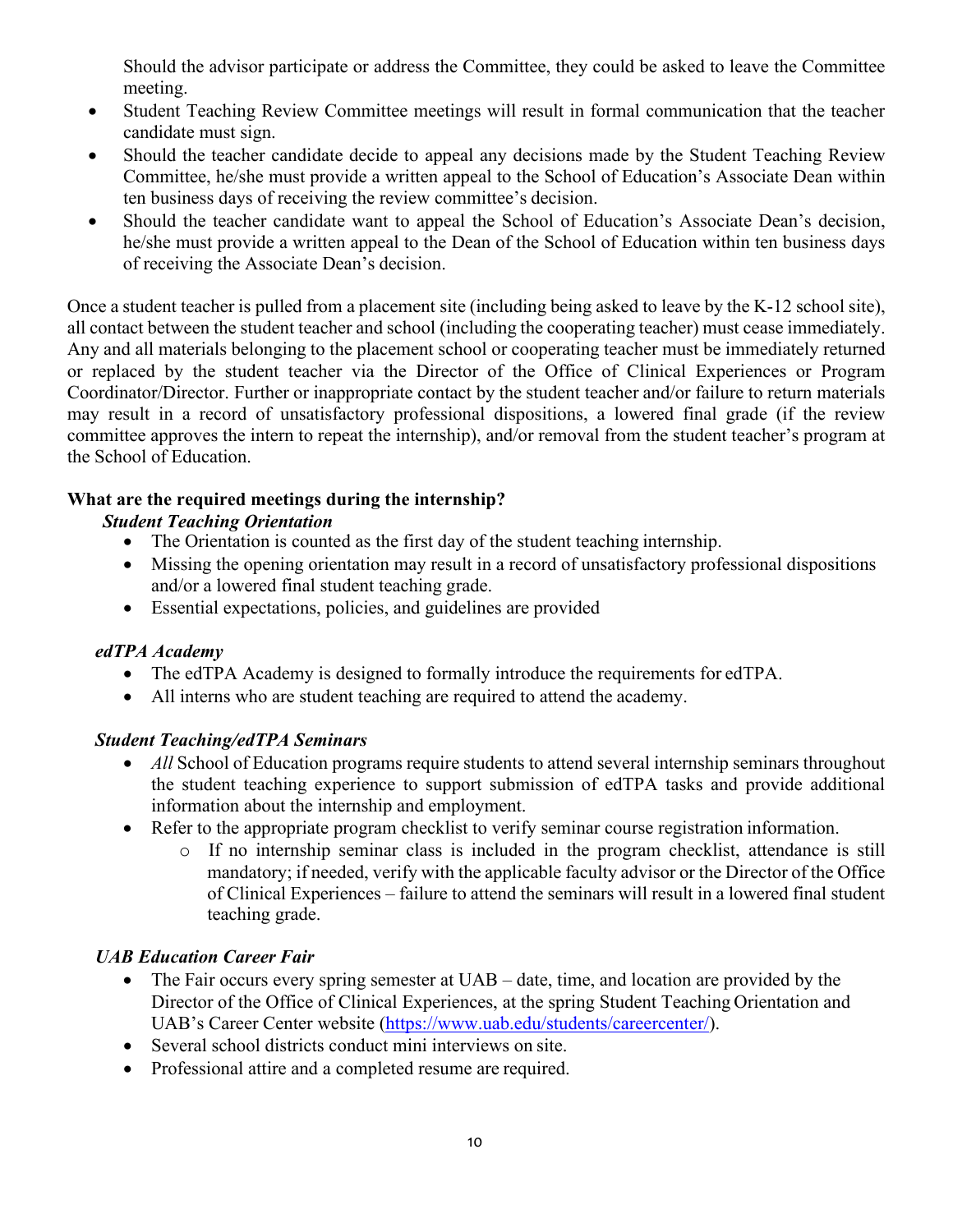#### **What are the responsibilities of the student teacher?** *Orientation, Academy, and Seminars*

- Attend the Student Teaching Orientation.
- Attend the edTPA Academy and student teaching/edTPA seminars.

## *Attendance*

- Report to the internship placement site at the designated time to the main office.
- Maintain the working hours of the cooperating teacher (within reason) plan to be available at the internship site minimally 30 minutes prior to the school start time and until at least 4pm daily.
	- Recognize that there may be occasions that will require extra hours for before and after-school meetings and/or school functions (e.g., faculty meetings/workshops, bus/lunch duty, school club meetings, etc.).
- Maintain UAB's daily Sign-In/Sign-Out log.
- Be punctual and regular in attendance.
	- Student teachers are only permitted up to five absences during the internship semester.
	- Absences are limited to unavoidable circumstances, emergencies, and illnesses, in addition to reasonable accommodations for students registered with UAB Disability Support Services – they are not intended for personal holidays and/or vacations.
	- Any days or parts of days (up to five) that are missed must be made up at the end of the semester during the internship make-up week.
	- In the event of an absence during the time an intern is expected to teach, lessons and materials must be provided to the classroom teacher prior to the absence.
	- An intern who is absent for one day during the five-ten consecutive full days of solo/leadteaching may exercise full responsibilities on the following day; if more than one absence occurs during the consecutive days, the intern will need to consult with his/her UAB Supervisor/Liaison.
	- The UAB Education Career Fair and school district holidays are the only absences for which make-up days are not required.
- Inform both the cooperating teacher *and* the UAB Supervisor in case of an unavoidable tardy, early dismissal, or absence before 7:30am of the targeted date; if the cooperating teacher cannot be reached, call the school office and leave amessage with the secretary or principal – the name ofthe person to whom the message is given should be noted.
- Follow the schedule of the school district for release days and weather make-up days.
- In the event of excessive absences, the student teacher will be required to reconsider pursuing teacher certification, repeat, or possibly extend his/her student teaching in order to meet the Alabama State Department of Education and UAB requirements.
	- The decision about repeating or extending the student teaching internship will be decided by a Student Teaching Review Committee composed of the: Department Chair, Program Coordinator/Director of the student teacher's program, Director of the Office of Clinical Experiences, UAB Supervisor/Liaison, and faculty advisor (when possible).
	- **•** Depending on the outcome of the Student Teaching Review Committee, a student teacher's grade will be recorded as "I" (Incomplete) until all missed time/days are made up (note: a grade of "I" will automatically become an "F" after one semester, unless a grade change is submitted before then).

## *Professional Conduct, Dress, and Grooming*

• Give top priority in time, attention, and preparation to the student teaching assignment so that nonstudent teaching responsibilities are kept to a minimum.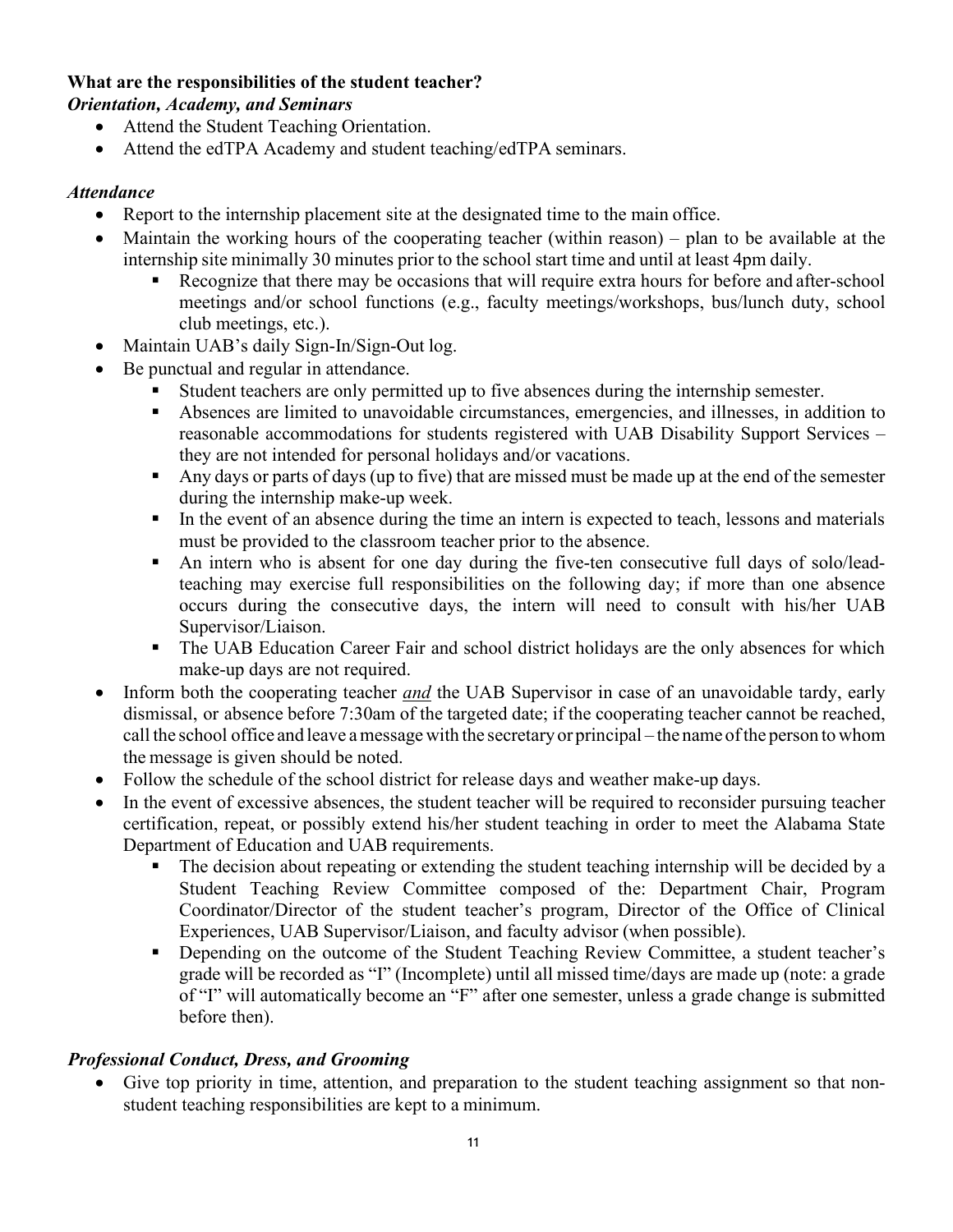- Consistently read and respond to emails related to student teaching. The UAB email account is the official means of communication.
- Honor confidentiality and professional etiquette at all times; do not discuss student problems, parents, etc., outside of the classroom; discussions with the cooperating teacher and school personnel should remain private and professional.
- Always appear appropriately dressed and well-groomed; cover all visible tattoos and remove all facial piercings – if an intern's appearance disrupts the flow of the learning environment, s/he may be dismissed from school grounds.
- Refrain from using cell phones during instructional and school operating hours.

## *Lesson Plans and Conferences*

- Begin teaching only when, in the judgment or direction of the cooperating teacher and UAB Supervisor/Liaison, the student teacher is considered ready and invited to do so.
- Utilize approved lesson plans, unit plans, assignments, materials, and assessments in order to teach. *Student teachers may not teach a class without lesson plans (including materials and assessments) that have been approved by the cooperating teacher at least three-five business days prior to implementation.*
- Use the "Formal Lesson Plan Template" until the UAB Supervisor/Liaison has approved the use of an informal format like the "Informal Lesson Plan Template". The "Formal Lesson Plan Template" must be used for all formal observations conducted by the cooperating teacher and UAB Supervisor/Liaison, even after the student teacher begins using informal lesson plans (i.e., when the Student Teaching Observation Form is completed).
- All lesson plans must be typed.
- Seek guidance from the cooperating teacher and be respectful of the cooperating teacher's methods of instruction and classroom management.
- Become acquainted with students' cumulative records or any other pertinent files, if allowed by the school.

#### *Rules, Regulations, and Ethical Behavior*

The National Association of State Directors of Teacher Education and Certification (NASDTEC) Model Code of Ethics for Educators (MCEE) can be accessed via this link:

[https://www.nasdtec.net/page/MCEE\\_Doc](https://www.nasdtec.net/page/MCEE_Doc) - student teachers are expected to abide by this Code. Additional ethical guidelines specific to the student teacher are provided below. Failure to abide by this Code or the guidelines below may result in being removed from the internship or program.

Additional reminders - the student teacher must:

- Exhibit satisfactory dispositional behaviors, including submission policies for edTPA. A record of unsatisfactory professional dispositions will be completed in the event a student teacher is not fulfilling his/her responsibilities. Unsatisfactory professional dispositions are grounds for removal from the internship and/or dismissal from the program.
- Maintain information received about students, families, faculty, or staff in strict confidence any information or suspicions related to student/child abuse should be immediately reported to the cooperating teacher, UAB Supervisor/Liaison, or Director of the Office of Clinical Experiences. Proof is not required, just a good faith belief that abuse has occurred.
- Refrain from imposing personal, religious or political views upon the students and exhibit a broadminded, inclusive attitude toward all individuals.
- Act impartially in dealing with students and constantly strive to be fair when judging students' actions.
- Employ disciplinary measures that conform to the instructions of the cooperating teacher.
- Know the school regulations and rules affecting students.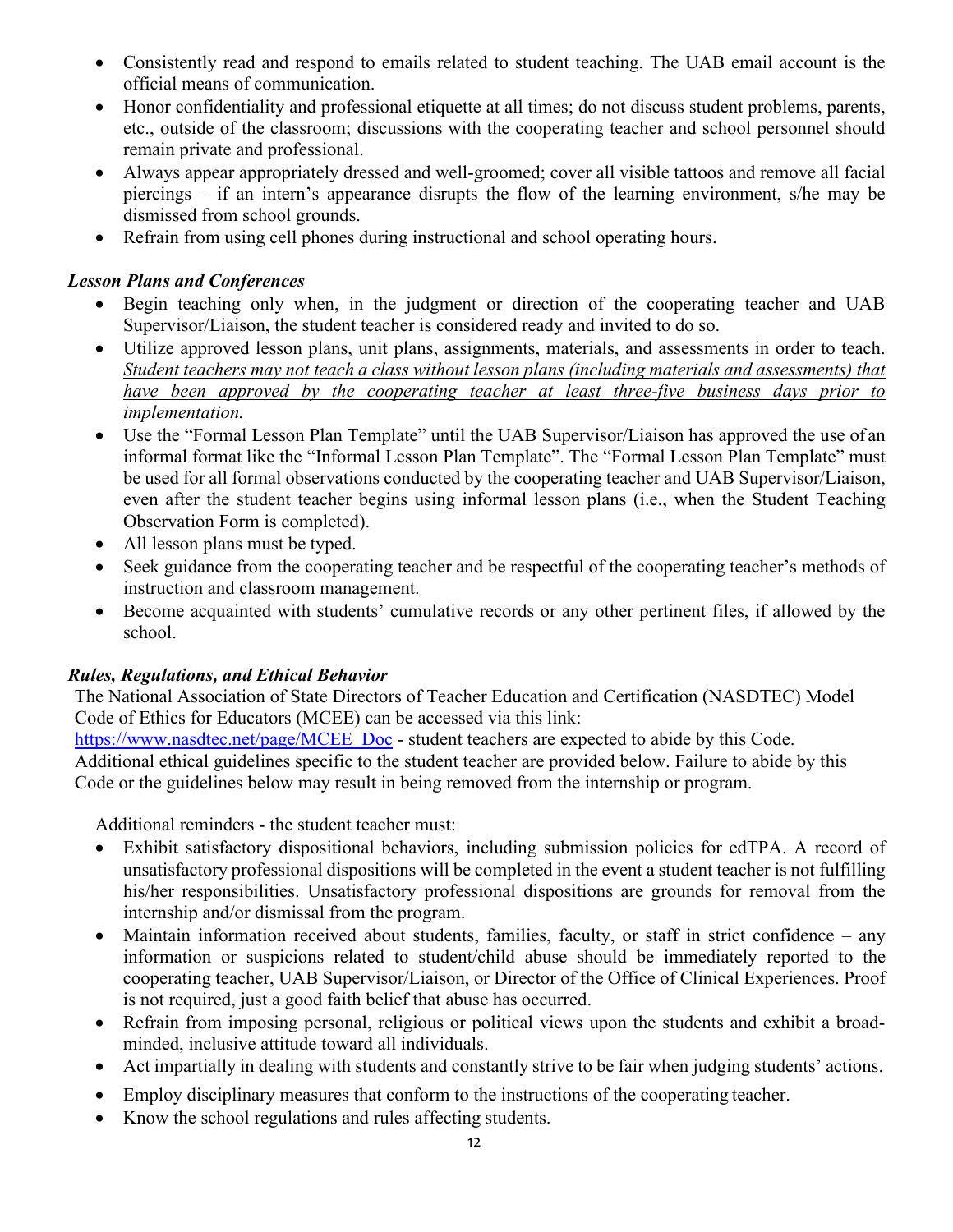## **What should the student teacher do during the first days of school?**

## *During the first days of school, the student teacher should do engage in the following:*

- Refer to the appropriate "Suggested Student Teaching Pacing Guide" and "edTPA Timeline".
- Learn about the general rules and policies of the school, including safety regulations, fire and security drills, hall or playground supervision, cafeteria schedules, daily or weekly cooperating teacher duties (e.g., lunch duty), and other routines of the school.
- Learn the routines of the class such as where supplies are stored and how attendance is kept. Become acquainted with any special services available such as the library, computer lab, counseling, and medical services.
- Become acquainted with the students. This includes student names, backgrounds, interests, strengths, and weaknesses. This information may be obtained through discussion with the cooperating teacher, an examination of student records (if allowed), and professional interactions with students.
- Become familiar with textbooks used in the classroom.

#### **How much full-time teaching will the student teacher complete?**

The student teacher is expected to do as much teaching as his/her skill will permit. The cooperating teacher and UAB Supervisor/Liaison will help to judge the intern's readiness to teach. **All student teachers are required to assume responsibility of a full-time solo/lead-teaching load for a minimum of twenty days, five-ten of which are solo/lead-teaching and consecutive. Student teachers with two placements must complete ten days of solo and consecutive teaching in both placements.** The UAB Supervisor/Liaison, cooperating teacher, and student teacher must agree on when the minimum twenty days of teaching will take place.

#### **What are the student teaching limitations?**

#### *Substitute Teaching*

Student teachers cannot serve as substitute teachers. In an emergency, the principal or another teacher must be readily available for the remainder of the school day. A student teacher who is requested to serve as a substitute teacher should inform his/her UAB Supervisor/Liaison, who can then remind the appropriate school official that such requests are not in keeping with placement agreements.

#### *Corporal Punishment*

Student teachers may neither participate in administering corporal punishment to students, nor serve as witnesses while staff-members administer corporal punishment.

#### *Fieldtrips*

Student teachers may attend school-sponsored fieldtrips with the cooperating teacher. UAB student liability coverage is included during fieldtrips, since the student teacher is fulfilling teaching responsibilities associated with the internship while on a fieldtrip. The student teacher should, however, complete any student or parent waiver form that the school district requires – a copy of this waiver must be provided to the UAB Supervisor/Liaison or Director of the Office of Clinical Experiences.

#### *Transporting Students at Placement Sites*

Student teachers are not permitted to take students home or transport them on field trips.

#### *Grading*

Student teachers are not employees of a school system and should not be solely responsible for assigning formal grades – the cooperating teacher(s) should supervise and approve all formal and informal grades.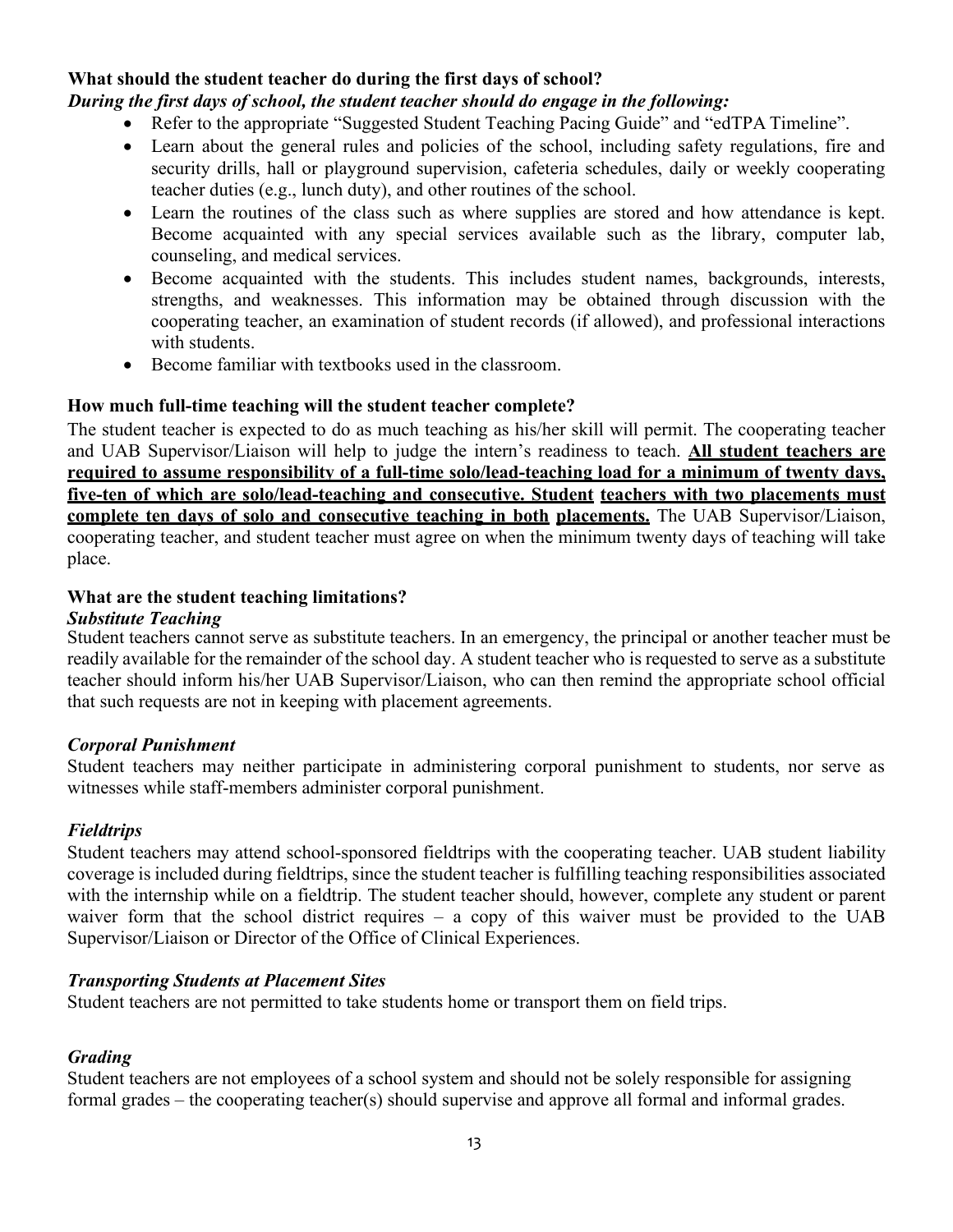## **What is the policy concerning weapons at a school site?**

Student teachers are expected to abide by the deadly weapons policy of the school site at which they are placed. Failure to comply will result in immediate removal from the placement site.

## **What can the student teacher do in case of a problem?**

The student teacher should attempt to address all problems directly with the cooperating teacher. In the event the results are not satisfactory or if the situation is too awkward, the student teacher should immediately contact the UAB Supervisor/Liaison or the Director of the Office of Clinical Experiences. All problems should be handled professionally and discussed with the aforementioned individuals only.

#### **Who will grade the student teacher and what methods of evaluation are used to assess the student teacher's progress?**

The UAB Supervisor/Liaison is the official representative of UAB and is responsible for determining the final internship grade in collaboration with the cooperating teacher. All student teachers are assessed via formal and informal assessments throughout the internship.

- At a minimum, every intern will be formally assessed at least two-three different times using the Student Teaching Observation Form. All indicators must be met at the "Opportunity and evidence of implementation was observed" by the completion of the internship.
- A midterm progress review will occur during a meeting between the student teacher, cooperating teacher, and UAB Supervisor/Liaison – this meeting will require the completion of the Candidate Preservice Assessment of Student Teaching (CPAST) form by the student teacher, cooperating teacher, and UAB Supervisor/Liaison. If significant improvements are not made in any areas of concern in a timely manner, the student teacher may be removed from his/her internship.
- A final meeting at the end of the internship (with the student teacher, cooperating teacher, and UAB Supervisor/Liaison) will result in the completion of another CPAST form. The final internship grade should be discussed at this meeting or shortly after the meeting (i.e., before the final day of student teaching).
- Informal evaluations and informal feedback provided via meetings between the student teacher and the cooperating teacher and/or UAB Supervisor/Liaison, in conjunction with feedback provided on observation and evaluation forms, can help substantiate a final grade. When necessary, a second or third opinion (e.g., an administrator at the placement school, UAB faculty, etc.) may be sought by the UAB Supervisor/Liaison or Director of the Office of Clinical Experiences.

## **What is the grading rubric for the internship?**

## **KIN 496/696 – Please refer to course syllabus for grading tasks and requirements. Grade A**

#### *This grade indicates that the student teacher:*

- consistently improves practice based on reflection;
- routinely shows appropriate professional dispositions;
- earns "meets expectations" and "exceeds expectations" on all CPAST indicators per domain by the end of the semester;
- can be highly recommended without *any* reservations for a teaching position; and

## **Grade B**

#### *This grade indicates that the student teacher:*

- does not exhibit *all* the criteria specified above for a grade of "A"; but
- exceeds the performance of the criteria specified below for a grade of "C"; and

## **Grade C**

*This grade indicates that the student teacher:*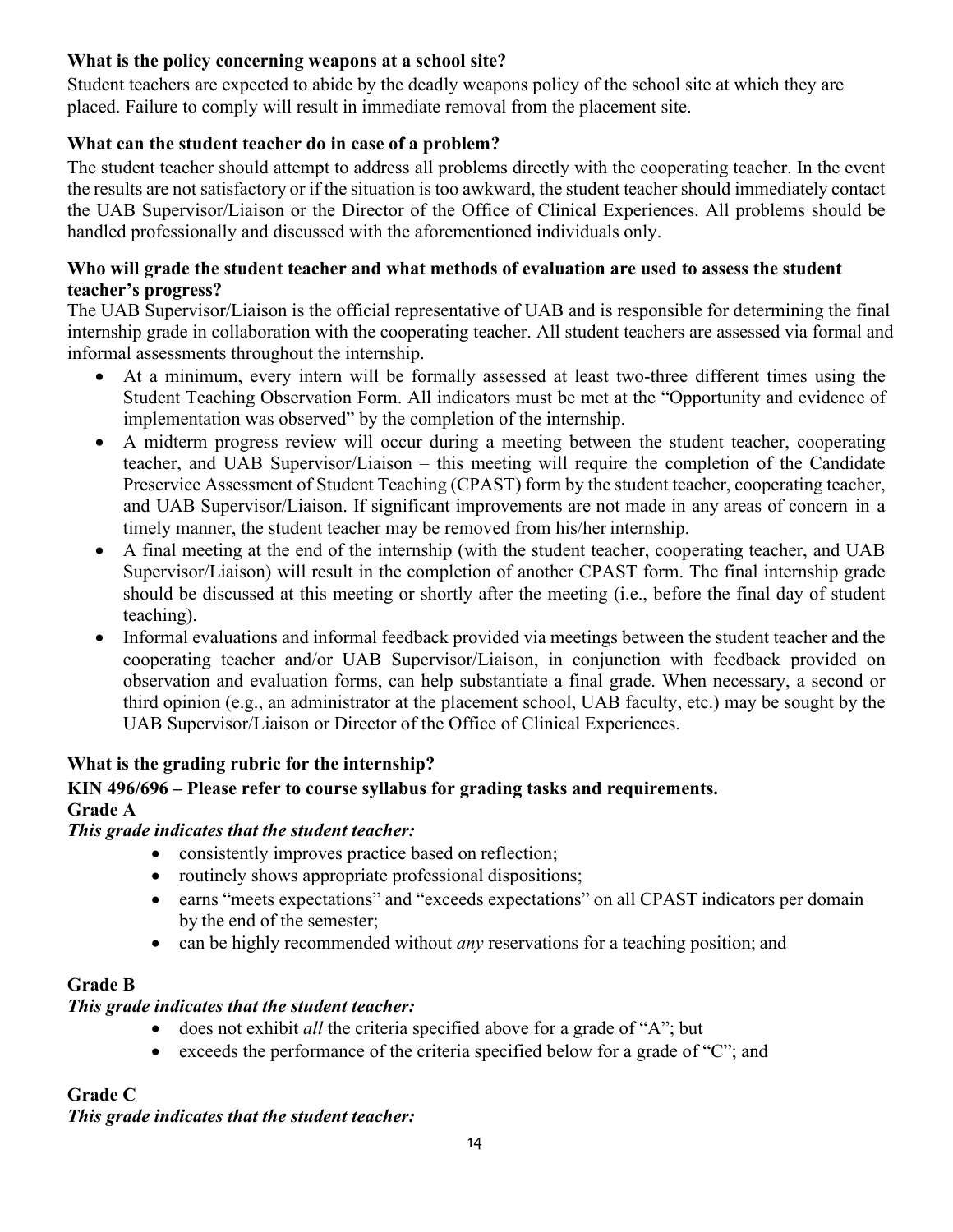- reflects on practice, but inconsistently shows evidence of improving practice based on reflection;
- has some challenges at consistently exhibiting appropriate professional dispositions;
- earns "meets expectations" on the majority of indicators per domain by the end of the semester, with no scores below "emerging";
- can be recommended with reservations for a teaching position; and

## **Grade D/F**

#### *This grade indicates that the student teacher:*

- receives excessive unsatisfactory dispositional assessments; or
- does not score "meets expectations" on the majority of indicators per domain by the end ofthe semester; and/or has any scores of "does not meet expectations"; and
- cannot be recommended for a teaching position

#### **What is the grade appeal process?**

The appeal process must be initiated before the end of the term immediately following the term in which the grade was given. Appeals initiated after this time will not be considered.

- 1. Student Teaching University Supervisor/Liaison level: The candidate contacts the University Supervisor/Liaison to discuss the grade concern. If there is not a satisfactory resolution at that level, the student may appeal to the chair of the department under which the course is taught.
- 2. Chair level: Within 10 working days of receiving the instructor's response, the candidate submits a written grade appeal and supporting evidence to the chair of the department. The chair will review this information and seek any additional information from the student or the instructor in order to render a decision. The decision will be based on the relevant information provided and will be sent to the student in writing. If there is not a satisfactory resolution at that level, the candidate may appeal to the dean.
- 3. Dean level: Within 10 working days of receiving the department chair's response, the candidate forwards the written appeal and supporting evidence to the dean. The dean will review this information and seek any additional information from the candidate, the chair, or the instructor that may be needed to render a

decision. The decision will be based on the relevant information provided and will be sent to the candidate in writing. The grade appeal process ends at the dean's level.

#### **When is the final student teaching paperwork due?**

Student teachers will receive notification about end-of-semester paperwork deadlines by the last week of student teaching. Failure to submit all forms, including all online surveys, will result in a student teaching grade of "I" (Incomplete) until all forms and surveys are completed and submitted. Note: A grade of "I" will automatically become an "F" after one semester unless a grade change is submitted before then.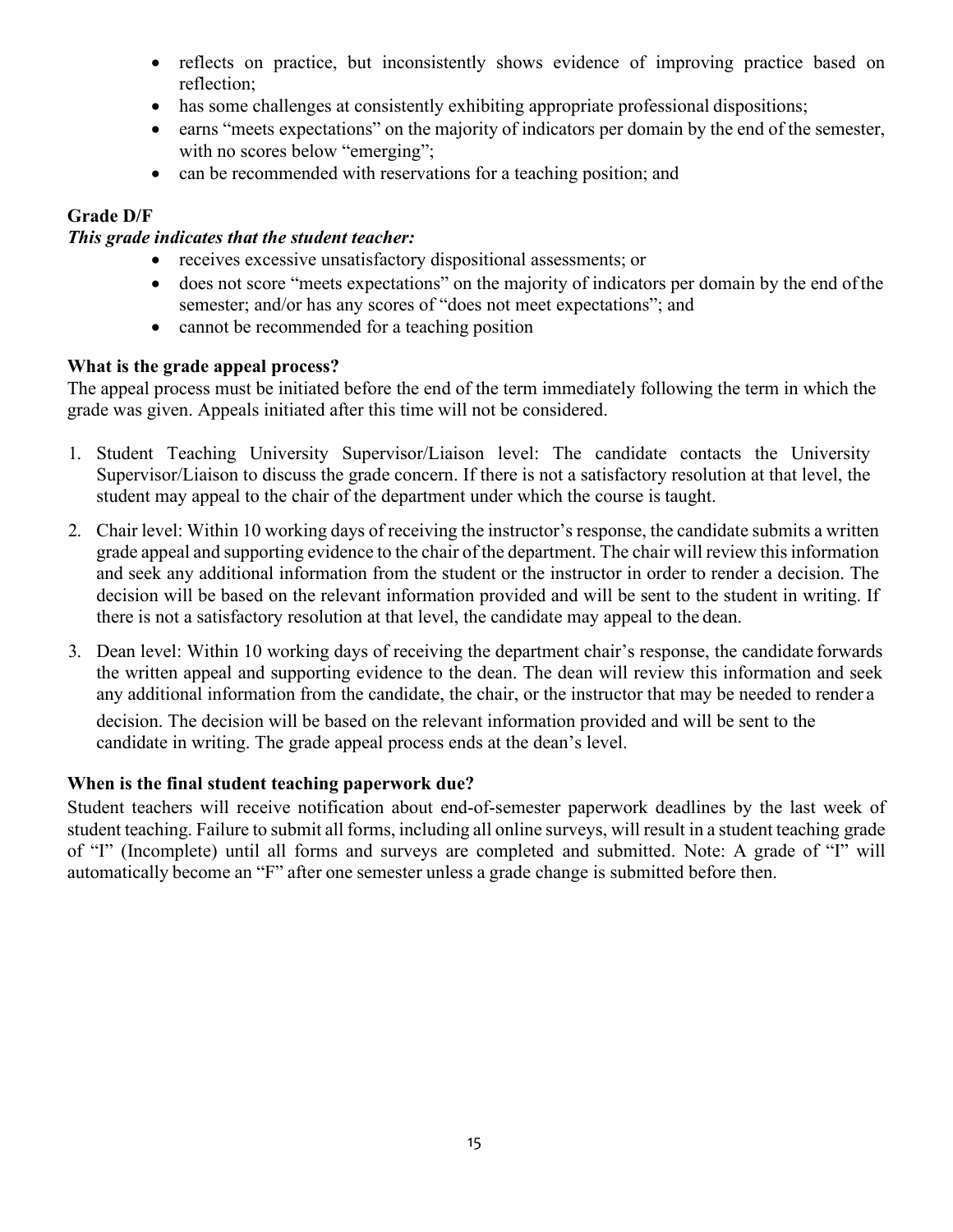Cooperating teachers are experienced, competent, professional educators who have been selected as a result of their classroom expertise and willingness to work with student teachers. The student teacher should view the cooperating teacher as a source of guidance, encouragement, and constructive criticism, and as a model whose behaviors and attitudes will be emulated.

#### **How are Cooperating Teachers Selected?**

The major criteria used in the selection of a cooperating teacher is that the teacher is an accomplished school professional that is committed to mentoring a student teacher by emulating reflective practices and active learning techniques. In addition to these criteria, the cooperating teacher must:

- Have at least three completed years of teaching experience in their field of specialization;
- Have a master's degree for their current teaching assignment or National Board for Professional Teaching Standards certification, or be recommended by the school administrator as a master teacher certified in the student teacher's area of specialization (via UAB waiver form);
- $\bullet$  Be currently teaching classes in the student teacher's field(s) of certification;
- Model good professional practices;
- Agree to work with UAB in planning the experiences of the student teacher;
- Make use of a variety of sound teaching practices;
- Have a good working relationship with students, teachers, parents, and administrators; and
- Provide evidence of an interest in and attainment of professional development

Specifically and per the Alabama State Department of Education:

P-12 clinical faculty (cooperating teachers) who supervise interns shall be accomplished school professionals who are properly certificated at the Class A level for their present assignment or hold National Board for Professional Teaching Standards (NBPTS) certification that is appropriate to their present assignment, have at least three years of professional educational work experience in theirfield of specialization, and are currently teaching classes in the intern's area(s) of specialization.

For candidates in Class B programs and candidates in Alternative Class A programs who are not employed on the basis of holding a Special Alternative Certificate, if no acceptable teacher withClass A certification in the intern's area(s) of specialization is available in the institution's service area, then the [UAB School of Education] may document and grant an exception for a cooperating teacher who meets the [aforementioned] criteria but holds a valid Class B Professional Educator Certificate rather than a Class A Professional Educator Certificate in the intern's area of specialization. In addition, an intern in a Pre-K, early childhood education, elementary education, or collaborative special education program (K-6 or 6-12) may be supervised by a cooperating teacher who holds a Class A certificate endorsed for reading specialist.

For a candidate in an Alternative Class A program who is employed full-time as a teacher in the area of the candidate's Alternative Class A program, if no acceptable teacher with Class A certification in the intern's area(s) of specialization is available in that school, then the [UAB School of Education] may document and grant an exception for a cooperating teacher who meets the other criteria but holds a valid Class B Professional Educator Certificate rather than a Class A Professional Educator Certificate in the intern's area of specialization. In addition, an intern in a Pre-K, early childhood education, elementary education, or collaborative special education program (K-6 or 6-12) may be supervised by a cooperating teacher who holds a Class A certificate endorsed for reading specialist.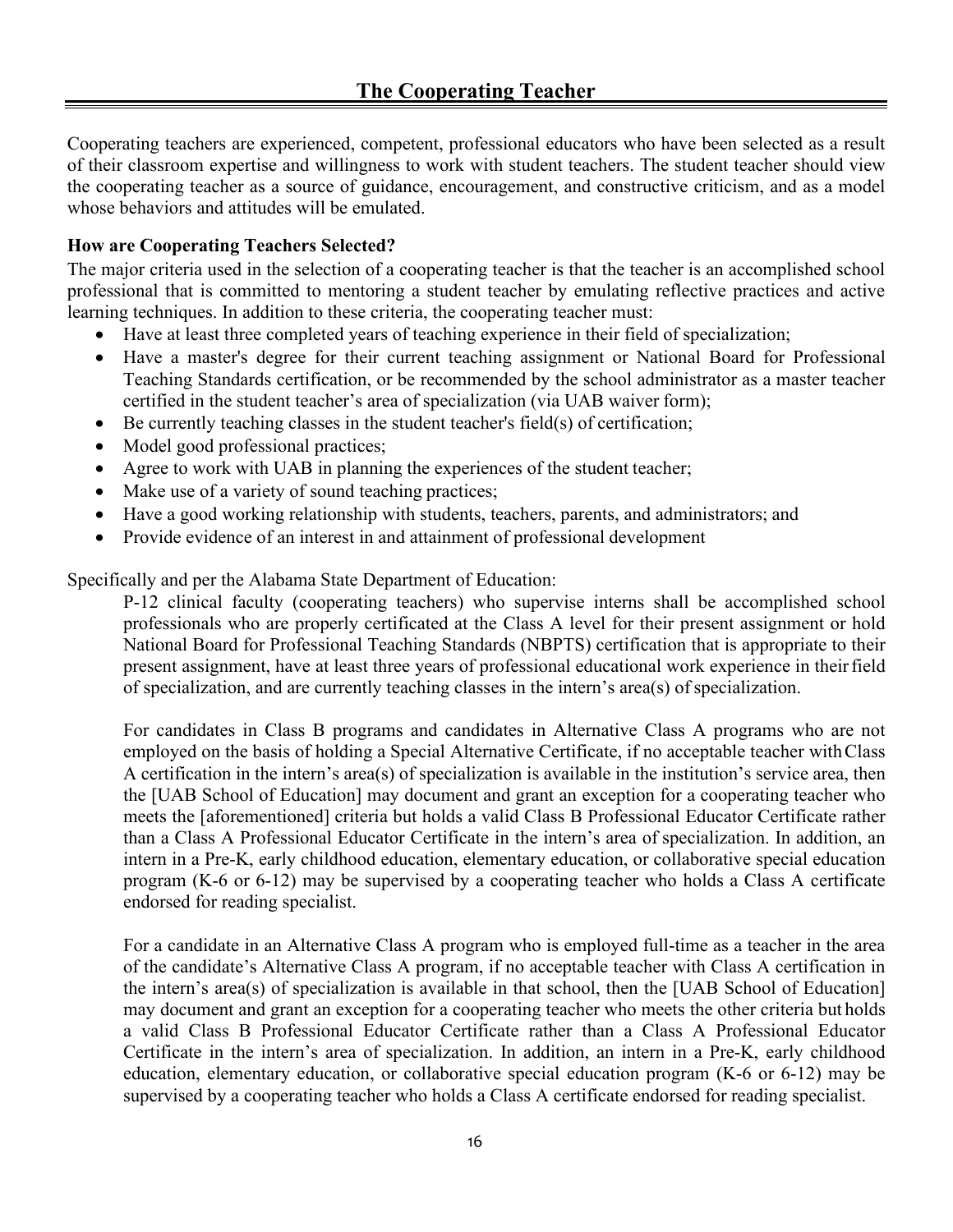An intern placed in a pre-kindergarten setting may be supervised by a teacher who meets the criteria indicated above, or if a teacher who meets those criteria is not available in [UAB School of Education's] service area (Class B) or the school (Alternative Class A), the intern may be supervised by a lead teacher designated by the Alabama Office of Children's Affairs or the Alabama Head Start Agency and employed in a setting accredited by the National Association for the Education of Young Children.

#### **What are the responsibilities of the Cooperating Teacher? Responsibilities to the Student Teacher:**

- Prepare the class for the student teacher's arrival by informing students about the student teacher's role in the classroom.
- Provide a desk or table for the student teacher to use.
- Provide the student teacher with the school/system handbook, daily schedule, textbook, and curriculum guide.
- Help the student teacher understand the capacities and goals of students in the class. Acquainthim/her with the students' cumulative records. It is desirable to have the student teacher participate in informally evaluating student progress, reporting to parents, and attending parent conferences.
- Allow the student teacher to feel at home in the school by introducing him/her to other faculty members, inviting him/her to professional faculty functions, PTA/PTO meetings, and extending other courtesies such as professional development and orientation meetings.
- Ensure that the student teacher has adequate time to: observe instructional techniques, classroom organization, discipline techniques, and become familiar with materials.
- Require lesson plans from the student teacher *at least three-five business days prior to implementation*. Tests and materials selected or prepared by the student teacher must be approved by the cooperating teacher prior to use. If a student teacher fails to have lesson plans prior to teaching s/he may not teach – the UAB Supervisor/Liaison should be contacted.

## **Responsibilities to the University:**

- Consider utilizing a feedback journal with dates and notations of conferences. Entries in the journal should be shared with and initialed by the student teacher. A feedback journal will promote the growth of the student teacher and will provide documentation for conferences with the UAB Supervisor/Liaison.
- Rely on the appropriate "Suggested Student Teaching Pacing Guide" and the "edTPA Timeline" provided by the UAB Supervisor/Liaison.
- Evaluate the student teacher periodically and give specific recommendations regarding the methods, materials, procedures, informational accuracy, successes, and challenges relative to the student teacher.
- Provide time for conferences with the UAB Supervisor/Liaison following each visit, if feasible, and make specific comments to the UAB Supervisor/Liaison during the conferences regarding the behavior, achievements, and performance of the student teacher. These comments can also be emailed to the UAB Supervisor/Liaison prior to or after the scheduled conference.
- Keep the principal and the UAB Supervisor/Liaison informed of the progress of the student teacher.

## **How is the cooperating teacher involved in assessing the student teacher?**

The UAB Supervisor/Liaison, in collaboration with the cooperating teacher, determines the final grade for student teaching. The cooperating teacher's feedback journal and observations will provide vital information and documentation for these recommendations.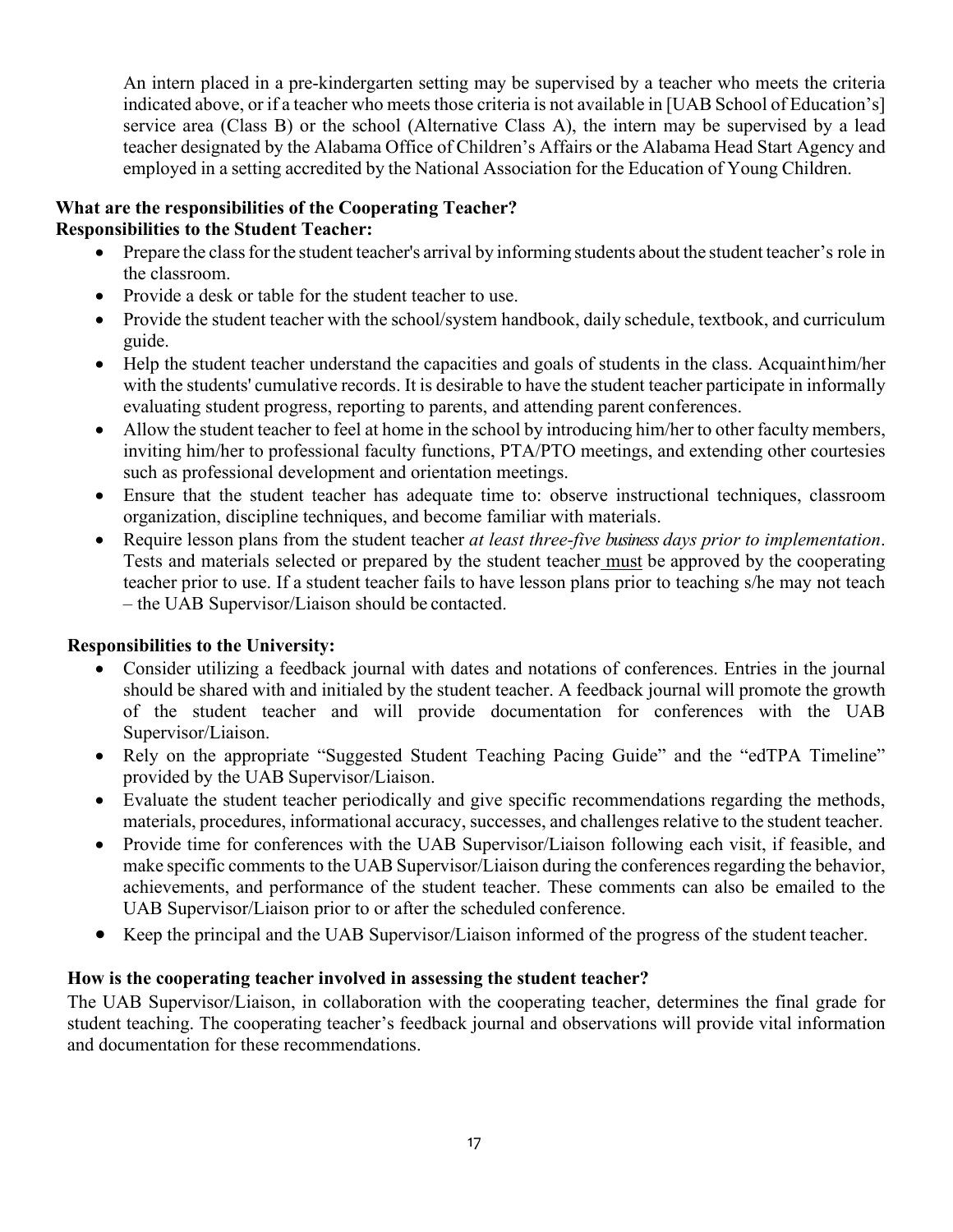| <b>Title of Form</b>                | <b>Deadline</b>   | <b>Notes</b>                     |
|-------------------------------------|-------------------|----------------------------------|
| <b>Student Teaching Observation</b> | $\Box$ Before     | Student teacher values your      |
| Form                                | middle of         | balanced feedback                |
|                                     | semester          |                                  |
|                                     | $\Box$ Before end |                                  |
|                                     | of semester       |                                  |
| CPAST Form ( <i>i.e.</i> ,          | $\Box$ By midterm | Will be required for the midterm |
| midterm/final)                      | conference        | conference and final conference  |
|                                     | $\Box$ By final   | with the intern and UAB          |
|                                     | conference        | Supervisor/Liaison               |
|                                     |                   |                                  |

## **What process does the cooperating teacher use if a problem occurs?**

It is best to attempt to resolve any difficulties directly with the student teacher. If this is not successful or optimal, contact the UAB Supervisor/Liaison immediately. If necessary, a conference will be held with some or all the following individuals - the principal, cooperating teacher, UAB Supervisor/Liaison, student teacher, and Director of the Office of Clinical Experiences.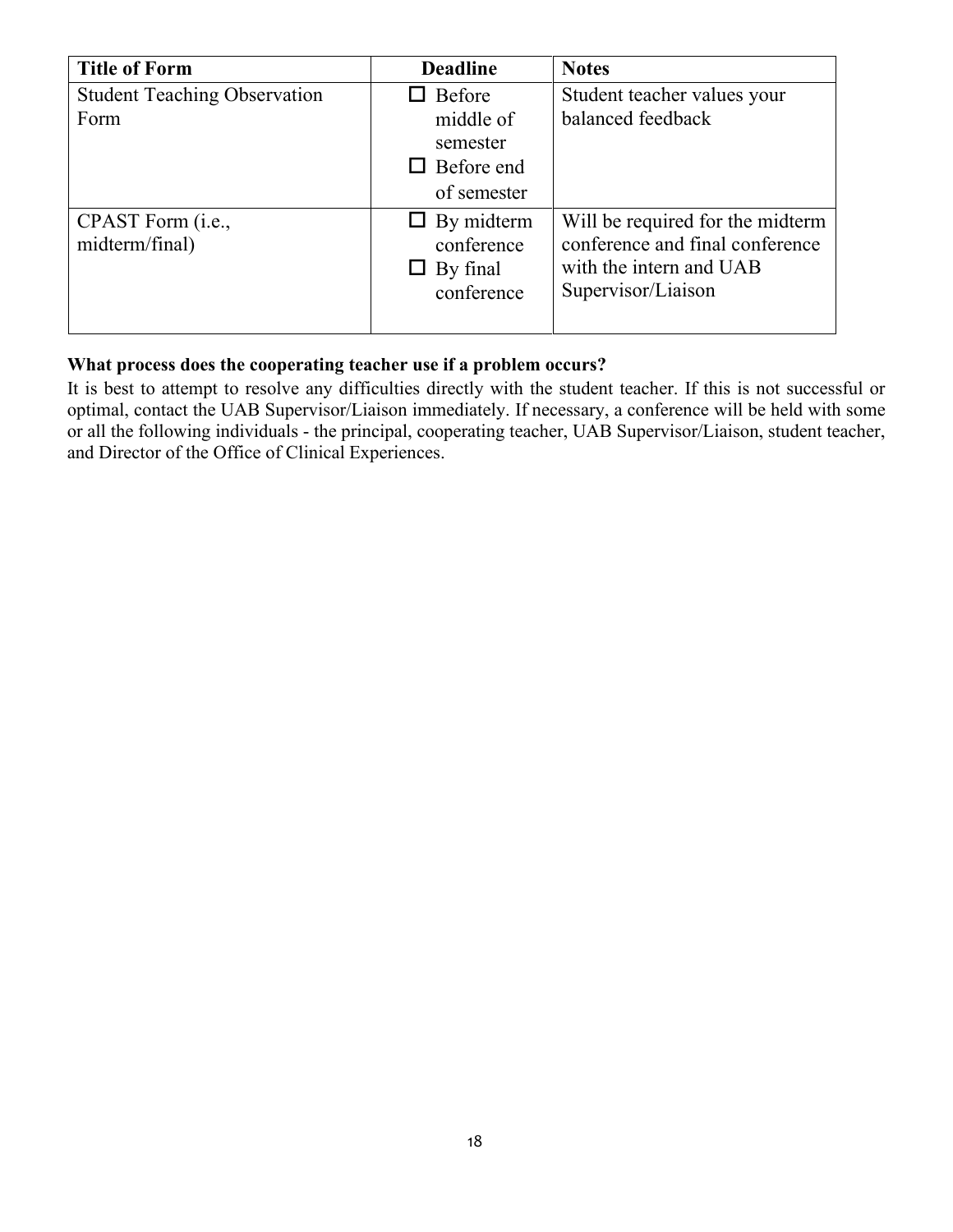## **What is the role of the principal in selecting cooperating teachers?**

The Office of Clinical Experiences works closely to develop mutually beneficial and co-constructed partnerships with local schools and school districts. Principals recommend highly effective master teachers who will serve as cooperating teachers (i.e., based on co-selected and co-constructed criteria for teachers who have expertise or great potential in mentoring adult learners).

## **Who is the principal's contact person at UAB?**

Initially, the contact from UAB will be from the Office of Clinical Experiences. This contact pertains to the placement of student teachers in the school. After placement approval has been granted, a UAB Supervisor/Liaison will then be assigned to the school. The UAB Supervisor/Liaison should be the contact person for the local school principal, though the Director of the Office of Clinical Experiences can be reached as well [\(vevega@uab.edu\)](mailto:vevega@uab.edu).

## **How can the principal help the student teacher?**

- Provide the student teacher with an overall view of the school.
- Make available to the student teacher information and materials that will enable him/her to understand the children and youth with whom they will work, pointing out that such materials are to be treated in a confidential and professional manner.
- Indicate which staff, professional, and committee meetings will offer great learning opportunities.
- Facilitate the acceptance of the student teacher by the faculty of the school in which they are working.
- Stay informed about the progress of the student teacher in the school.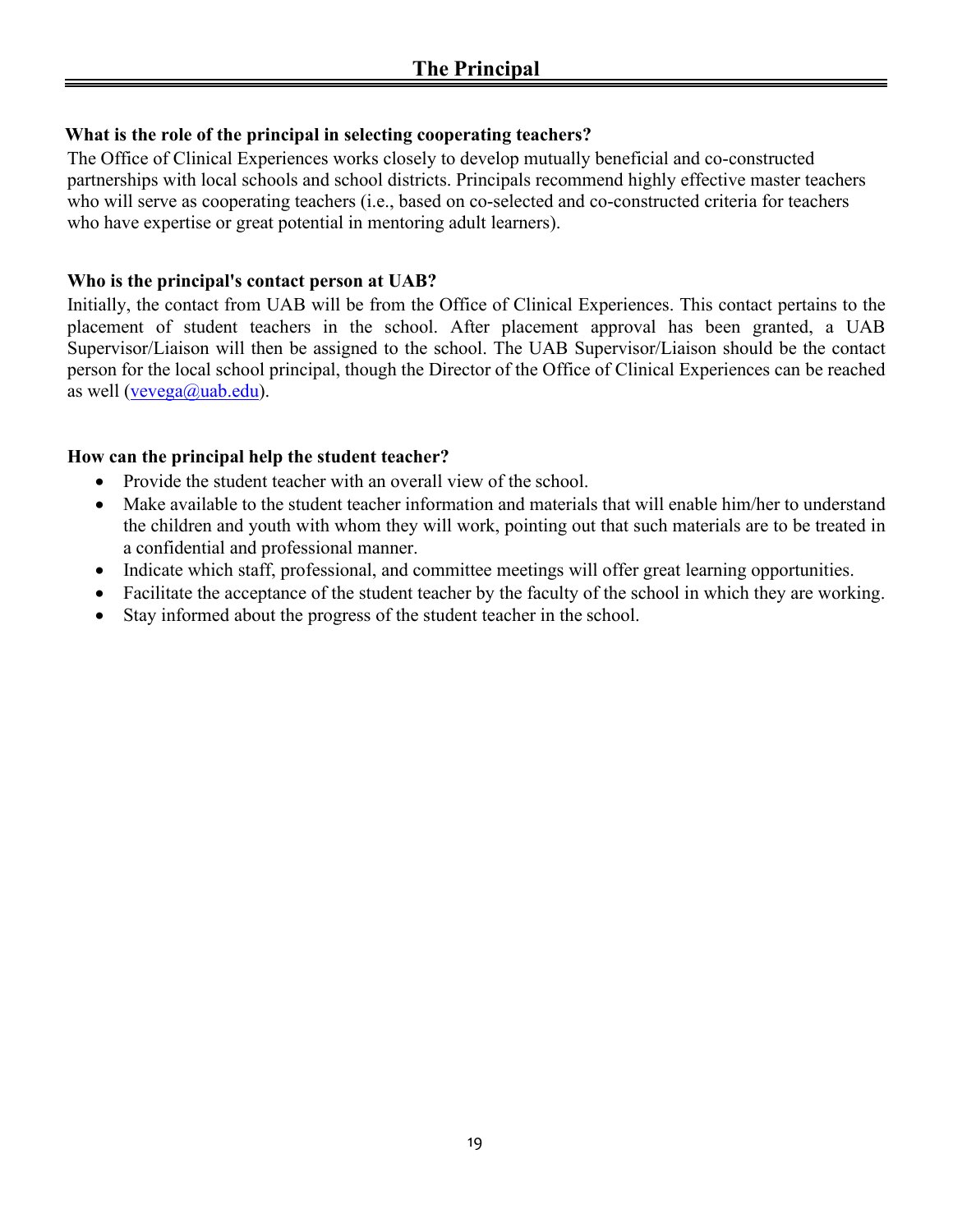UAB Supervisor/Liaisons are the main liaisons between the UAB School of Education and the local K-12 schools. They are responsible for overseeing the mentorship experiences of student teachers and monitoring their progress. Effective supervision requires frequent feedback. In order to promote the growth of the student teacher and provide documentation of conferences, it is recommended that the cooperating teacher maintain a feedback journal with dates and notations of the conferences. Entries in the journal should be shared with and initialed by the student teacher. It is absolutely essential to document ongoing recommendations made to the student teacher.

## **What are the responsibilities of the Supervisor/Liaison? Responsibilities to the Student Teacher:**

- Prior to or shortly after the internship start date, the UAB Supervisor/Liaison should set a date for an introductory meeting to occur as soon as possible, which includes the cooperating teacher, the student teacher, and the UAB Supervisor/Liaison.
- The UAB Supervisor/Liaison, cooperating teacher, and student teacher must agree on when the consecutive full days of solo/lead-teaching will take place. This also applies to student teachers with two placements. Additionally, the supervisor/liaison should note on a calendar when all the full days of teaching are scheduled to take place (i.e., 20 days, including 5-10 solo/lead-teaching and consecutive full days).
- Ensure that there is adequate communication among the individuals most directly involved in the student teaching experience: the student teacher, the cooperating teacher, the site administrator (typically the principal), and the UAB Supervisor/Liaison.
- Complete a minimum of three-four evaluation forms Student Teaching Observation Form assessments, a midterm CPAST evaluation, and a final CPAST evaluation.
- Hold a midterm and final conference with the student teacher to discuss the applicable evaluation form.
- Be aware that the student teacher is not used as a substitute teacher. If the cooperating teacher must be absent from school during the time that he/she has a student teacher, there must be a certified substitute teacher, full-time teacher, or administrator in the classroom with the student teacher. In an emergency, a teacher or administrator must be readily available to monitor the student teacher.
- A record of unsatisfactory professional dispositions should be completed in the event the student teacher is not fulfilling his/her responsibilities. Such records of unsatisfactory professional dispositions are grounds for a lowered student teaching grade and/or dismissal from the internship or program.

## **Responsibilities to the University:**

- Make formal evaluations of the student teacher's progress.
- Determine student teaching grades via joint evaluation with the cooperating teacher.
- Utilize the grading rubric to determine the final student teaching grade.
- Attendance/participation in the seminars will be considered in determining the final student teaching grade for students who are not required to officially register for the internship seminar course (e.g., graduate Early Childhood Elementary/Elementary Education interns).
- Submit mileage request forms and all applicable paperwork to the Office of Clinical Experiences by the dates specified.

## **Responsibilities to the School:**

• Contact the school prior to the beginning of the student teaching assignment.